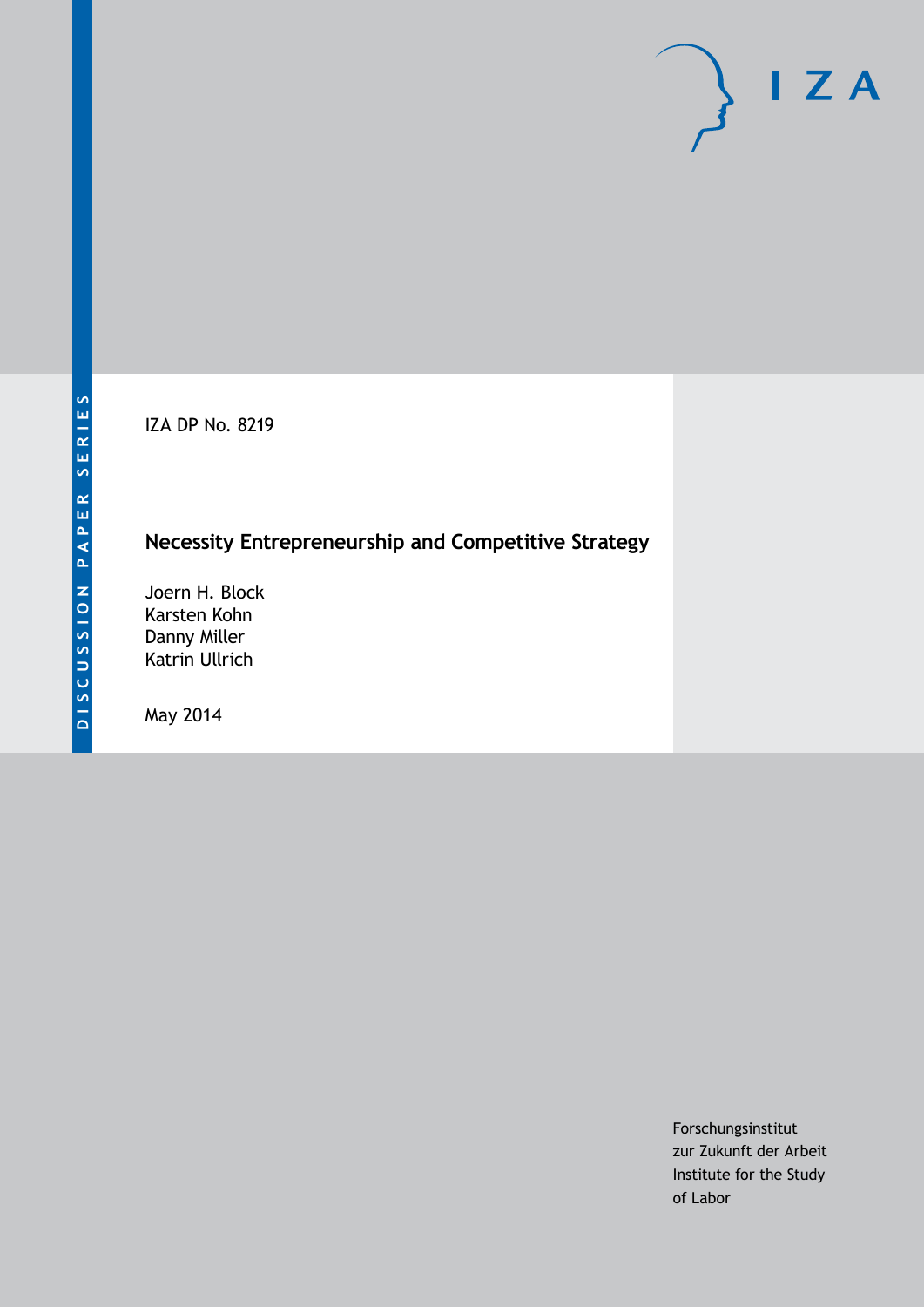# **Necessity Entrepreneurship and Competitive Strategy**

### **Joern H. Block**

*University of Trier and Erasmus University Rotterdam*

### **Karsten Kohn**

*KfW Bankengruppe Frankfurt and IZA*

### **Danny Miller**

*HEC Montreal and University of Alberta*

### **Katrin Ullrich**

*KfW Bankengruppe Frankfurt*

### Discussion Paper No. 8219 May 2014

IZA

P.O. Box 7240 53072 Bonn **Germany** 

Phone: +49-228-3894-0 Fax: +49-228-3894-180 E-mail: [iza@iza.org](mailto:iza@iza.org)

Any opinions expressed here are those of the author(s) and not those of IZA. Research published in this series may include views on policy, but the institute itself takes no institutional policy positions. The IZA research network is committed to the IZA Guiding Principles of Research Integrity.

The Institute for the Study of Labor (IZA) in Bonn is a local and virtual international research center and a place of communication between science, politics and business. IZA is an independent nonprofit organization supported by Deutsche Post Foundation. The center is associated with the University of Bonn and offers a stimulating research environment through its international network, workshops and conferences, data service, project support, research visits and doctoral program. IZA engages in (i) original and internationally competitive research in all fields of labor economics, (ii) development of policy concepts, and (iii) dissemination of research results and concepts to the interested public.

<span id="page-1-0"></span>IZA Discussion Papers often represent preliminary work and are circulated to encourage discussion. Citation of such a paper should account for its provisional character. A revised version may be available directly from the author.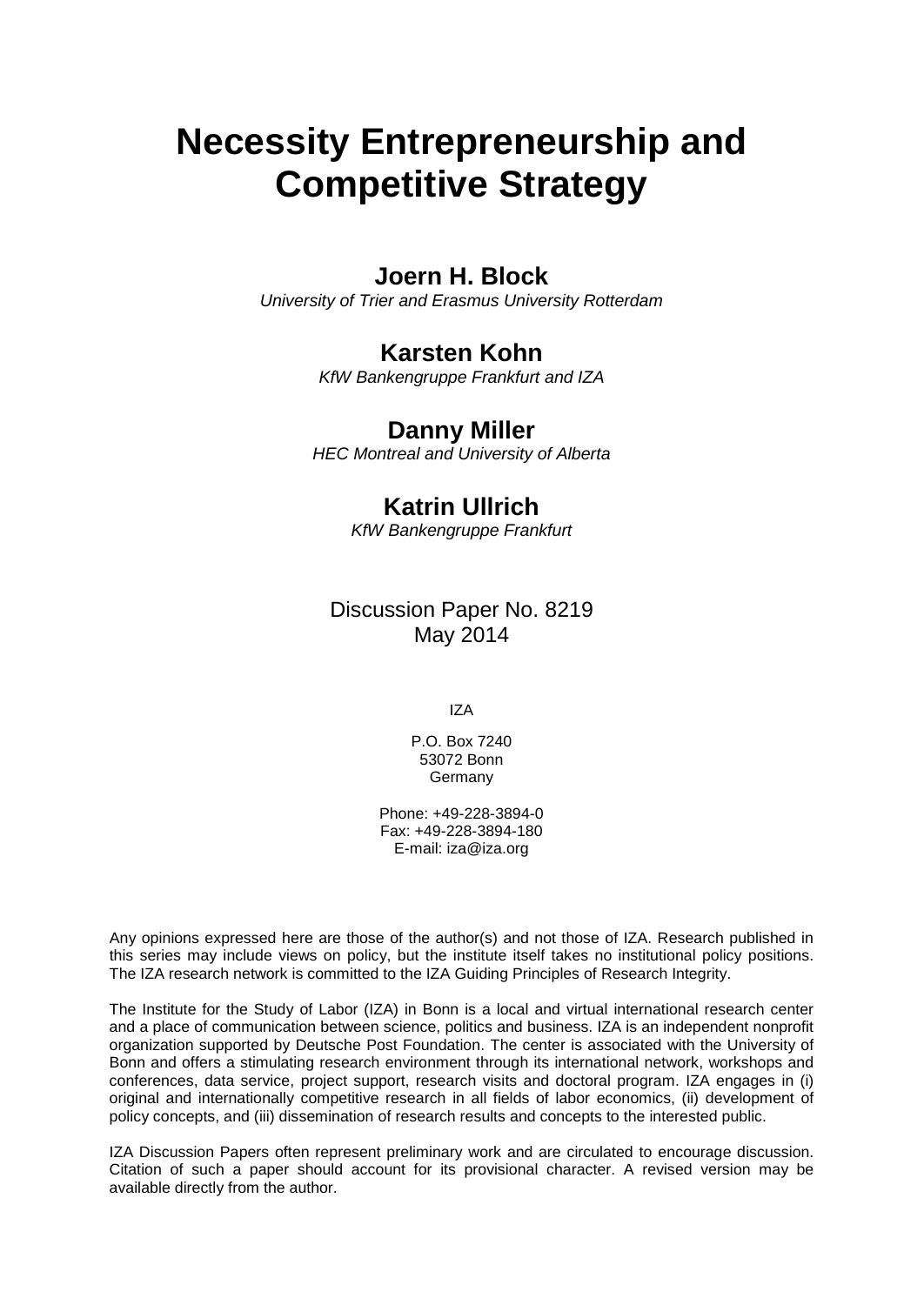IZA Discussion Paper No. 8219 May 2014

# **ABSTRACT**

# **Necessity Entrepreneurship and Competitive Strategy[\\*](#page-1-0)**

Many start-ups chose to compete with incumbent firms using one of two generic strategies: cost leadership or differentiation. Our study demonstrates how this choice depends on whether the startup was founded out of necessity. Our results, based on a representative data set of 4,568 German start-ups, show that necessity entrepreneurs are more likely than other entrepreneurs to pursue a cost leadership strategy, and less likely to pursue a differentiation strategy. Decomposition analyses further show that up to half of the difference in choice of strategy can be attributed to distinct endowments of human capital, socioeconomic attributes, and start-up project characteristics that correlate with necessity entrepreneurship.

JEL Classification: L10, L26

Keywords: necessity entrepreneurship, new venture strategy, competitive strategy, cost leadership, product differentiation, decomposition analysis

Corresponding author:

Karsten Kohn KfW Bankengruppe Palmengartenstr. 5-9 60325 Frankfurt am Main Germany E-mail: [karsten.kohn@kfw.de](mailto:karsten.kohn@kfw.de)

This paper represents the authors' personal opinions and does not necessarily reflect the views of KfW Bankengruppe.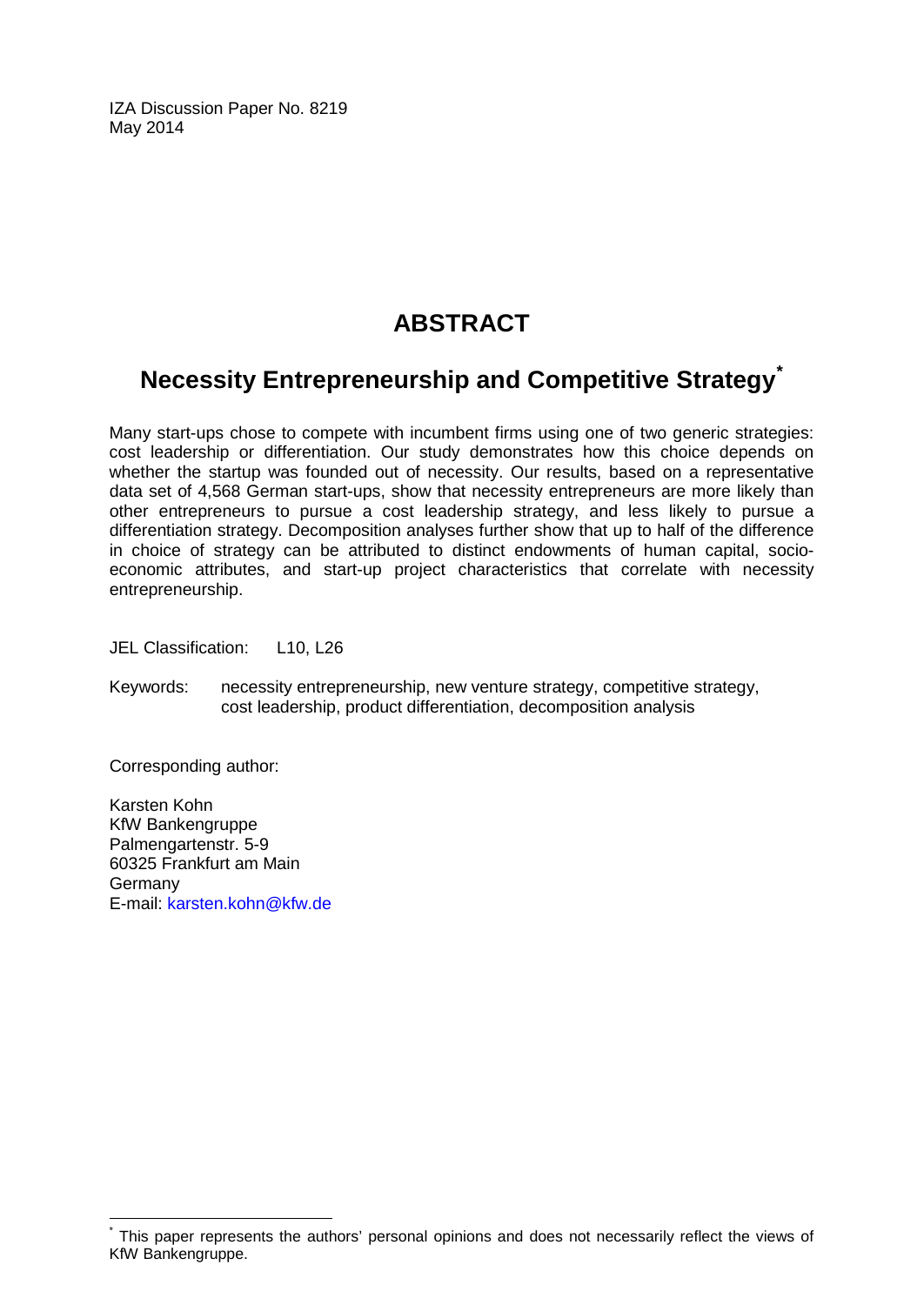#### **INTRODUCTION**

Our research seeks to better understand how start up conditions in a firm can influence its competitive strategy. We shall argue that conditions such as the reasons an entrepreneur has to start her business can have an important influence on competitive strategy. That decision is important for a variety of reasons. First, it has been shown that circumstances characterizing the birth conditions of a firm tend to be imprinted in firms for very long periods (Baron, Hannan, & Burton, 1999; Stinchcombe, 1965). Thus early strategic decisions tend to be lasting ones. Moreover, the skills, client contacts, personnel, and capital investments at start-up tend to lock the firm into its condition (Hannan & Freeman, 1984; Miller, 1990). Finally, some types of strategies tend to be more salutary for long term performance and economic growth than others.

Start-ups can choose different strategies for how to compete (Carter, Stearns, Reynolds, & Miller, 1994). They can decide, for example, to compete on the basis of price or they can pursue a strategy of differentiation via offering superior product value. We argue that the choice of competitive strategy of a start-up will depend on the particular circumstances surrounding an entrepreneur that precipitate the start-up decision. We focus on the primary motivations of founders for starting their business. Specifically, we contrast founders who launch their businesses out of necessity – because they lack alternative employment opportunities – with those who begin their enterprises under less restrictive or compelling conditions. This "necessity" condition is an important one as it may correlate with the motivational, human capital, and resource endowments of the entrepreneur, and therefore can have an important impact on the nature of a business.

Prior research shows that many entrepreneurs start their venture because they lack significant opportunities for paid employment (Amit & Muller, 1995; Bergmann & Sternberg, 2007; Gohmann & Fernandez, in press). Data from the Global Entrepreneurship Monitor show that the proportion of necessity entrepreneurs amounts to 18.6 % in Germany, 25.9 % in Spain, and 21.2 % in the US (Kelley, Singer, & Herrington, 2012). Studies also find that necessity entrepreneurs display different socio-economic characteristics than other entrepreneurs (Block & Wagner, 2010).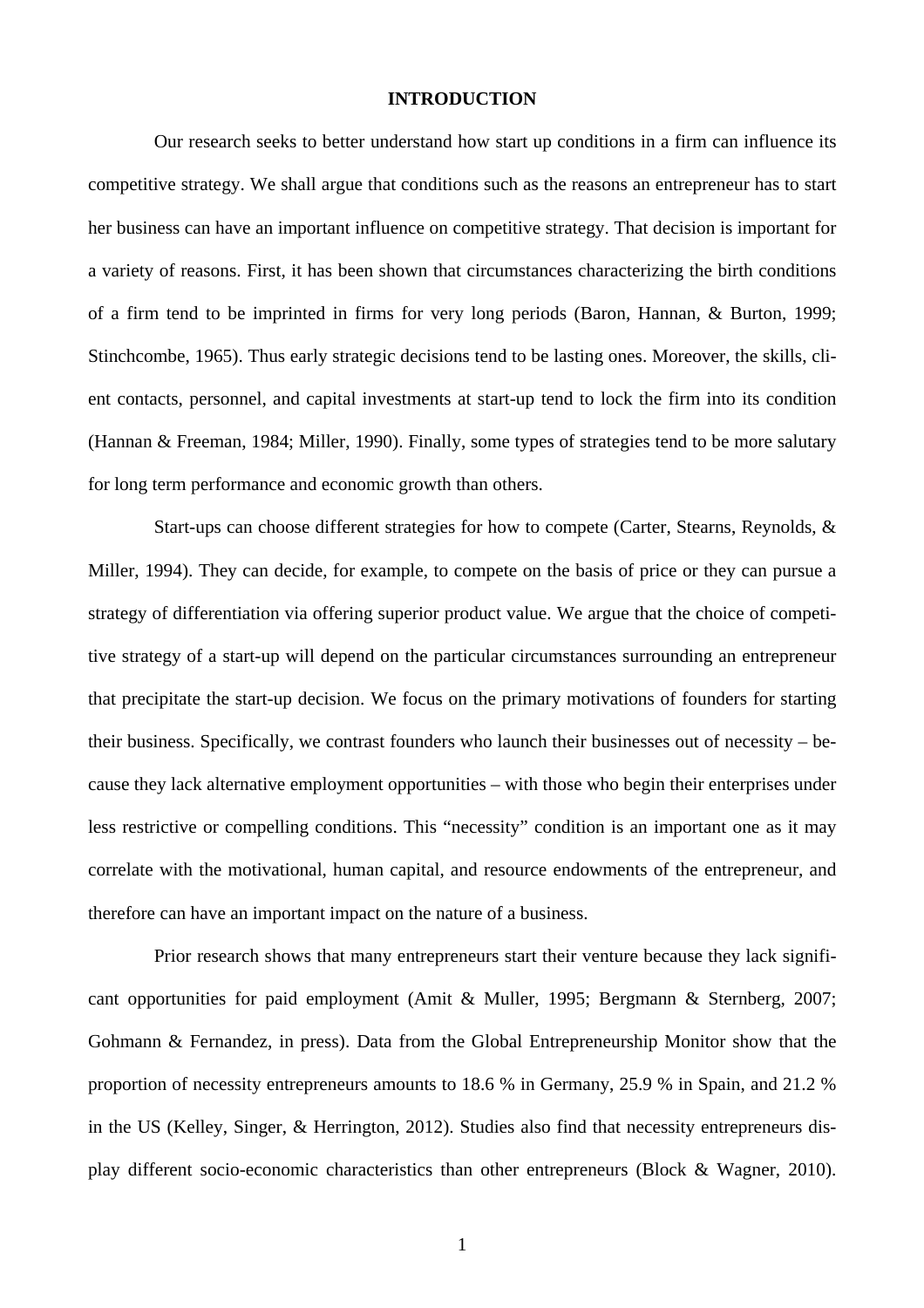They also differ in human capital endowment, venture success, job satisfaction, and impact on economic development (Acs & Varga, 2005; Bergmann & Sternberg, 2007; Block & Koellinger, 2009; Block & Sandner, 2009; Kautonen & Palmroos, 2010; Wong, Ho, & Autio, 2005). Yet to date little is known about the strategic behavior of necessity entrepreneurs. Our research addresses this gap by assessing the competitive strategies they pursue. We distinguish cost leadership and differentiation strategies,, each considered by Porter (1980) and his many followers to be individually and in combination generic foundations of viable strategic behavior. We also seek to understand the reasons why necessity entrepreneurs choose a particular competitive strategy.

Our empirical analysis uses an original data set from the KfW/ZEW Start-up Panel (Fryges, Gottschalk, & Kohn, 2010). Our sample includes 4,568 ventures started in Germany between 2005 and 2007. Given the richness of the data we are able to determine the effect of necessity entrepreneurship on new venture competitive strategy, while controlling for a large number of start-up and founder characteristics. As hypothesized, we find that necessity-based start-ups are more likely to pursue a cost leadership strategy, and less likely to pursue a differentiation strategy. Moreover, observable characteristics such as human capital endowment and specifics of the chosen projects differ significantly between necessity-based and other start-ups, and these differences are often larger than the corresponding variation between cost leaders and differentiators within the group of necessity-based start-ups. Using Blinder-Oaxaca-type decomposition techniques we also find that up to one half of the difference in choice of strategy between necessity-based and other start-ups is attributable to differences in observable characteristics.

Our study contributes to our understanding of the strategic consequences of necessity entrepreneurship (Block & Koellinger, 2009; Block & Sandner, 2009; Block & Wagner, 2010; Dencker, Gruber, & Shah, 2009; Hechavaria & Reynolds, 2009; Kautonen & Palmroos, 2010; Maritz, 2004; Williams, 2008). So far, little has been written about the strategies necessity entrepreneurs use to start their ventures; and we show how these individuals represent a distinctive group in that respect. Second, we contribute to the literature on new venture strategy (Carter et al., 1994;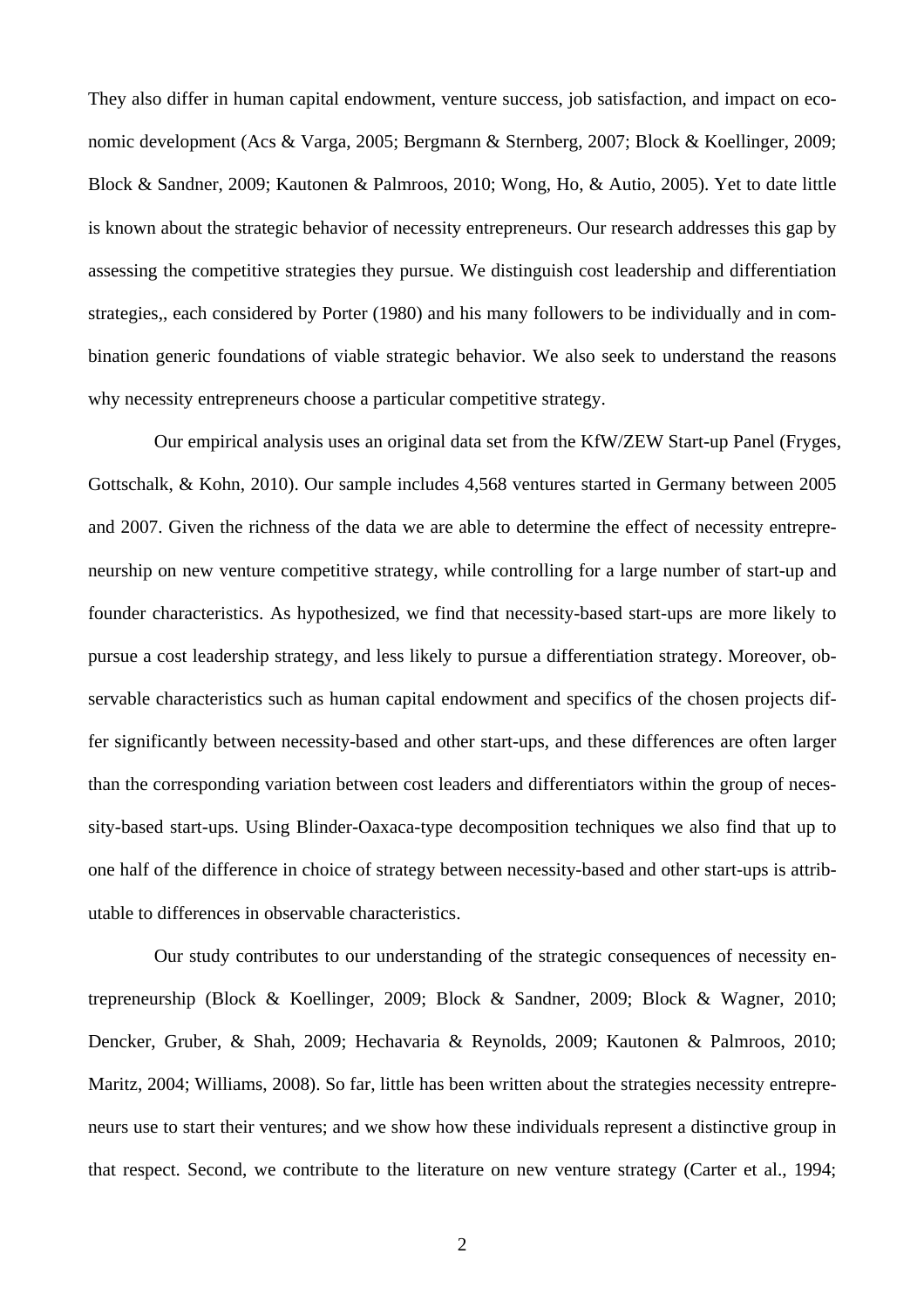Covin & Slevin, 1990; Fern, Cardinal, & O'Neill, 2012; McDougall & Robinson, 1990; Ostgaard & Birley, 1994). We demonstrate that the strategies of new ventures are shaped vitally by the motivations of their founders and the specific economic situations leading to their decision to launch a venture. Third, we contribute to the work on the effects of an entrepreneur's pre-launch history on venture design (Baron et al., 1999; Dahl & Sorenson, 2012; Helfat & Lieberman, 2002; Sørensen, 2007; Sørensen & Fassiotto, 2011; Thornton, 1999). We find that entrepreneurs with a history of economic necessity start their venture with a different strategic orientation than other entrepreneurs. Importantly, we are also able to estimate to what degree differences in strategy choice are attributable to particularities in human capital endowment, socio-economic factors, and characteristics of the start-up project correlating with necessity entrepreneurship.

The study is organized as follows: Section 2 reviews the literature on competitive strategy in new ventures and develops hypotheses regarding the effect of necessity entrepreneurship on the choice of new venture competitive strategy. Section 3 introduces the data and methods for the empirical analysis, and presents our results. Section 4 concludes.

#### **THEORY AND HYPOTHESES**

#### **Competitive strategy: typologies and determinants**

Over the years, Porter's (1980) distinction between cost leadership and differentiation strategies and his related typology have been perhaps the best researched in the strategy literature. It has been shown that these strategies yield competitive benefits for survival and profitability (Miller,  $1988$ <sup>1</sup>. Carter et al. (1994) have shown that cost leadership and various differentiation strategies are extremely common among start-ups. However, positive competitive outcomes can only be obtained by matching competitive strategy to available resources (Barney, 1991): for example, excep-

 $\frac{1}{1}$ <sup>1</sup> Miles & Snow (1978) distinguished among *prospector* firms that competed on the basis of their innovative abilities and charged higher prices for their superior offerings, *defender* firms that competed on the basis of efficiency and price, and *analyzers* who combined these strategies towards different ends. The work of Porter (1980) is related to that of Miles & Snow (1978) in that it contrasted firms that were differentiators and cost leaders. Prospectors engaged in innovative differentiation and defenders tended to be cost leaders. Porter's (1980) third focus category of firms tailored a blend of differentiation and cost leadership to a narrowly targeted niche of the market; they related in orientation to Miles & Snow's (1978) analyzers. Miller (1988) showed that there were many types of differentiation – for example, according to quality, marketing expertise and innovative talent.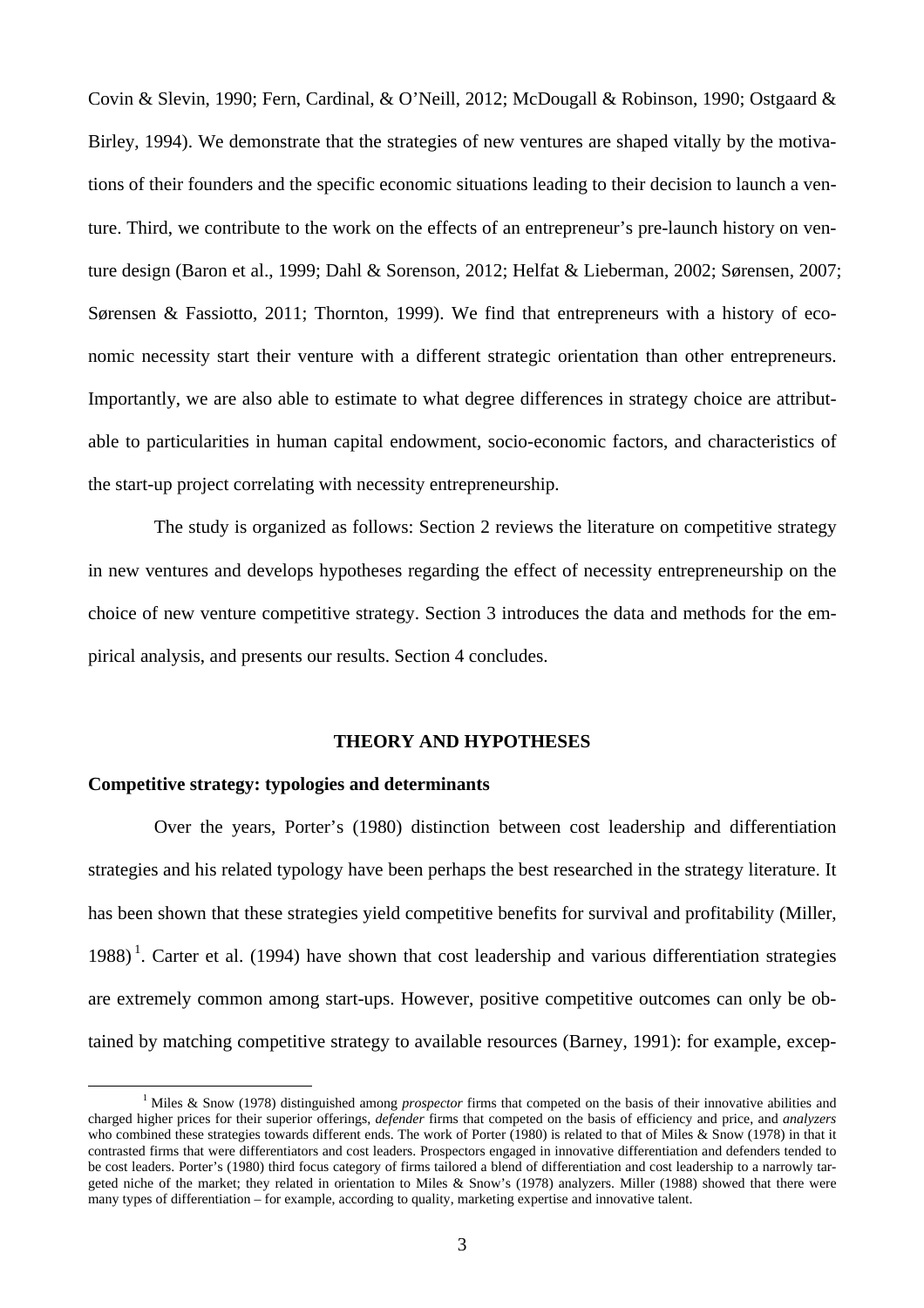tional creative or scientific talent is useful for innovative differentiation, and economical production cost structures are needed to support sustained cost leadership. This resource-matching constraint can have a major impact on the strategic choices of necessity entrepreneurs in new ventures, especially given what may be, in some aspects, a restrictive resource profile.

Many kinds of resources can sustain a strategy. These include obvious ones such as special knowledge, patents and valuable properties, as well as energized corporate cultures (Barney, 1991). But they can also include the motivations of those owning and working in the business – their willingness to work hard to make the business successful and to do so for meager pay.

The importance of linking strategy to founder resources has been confirmed by studies of new ventures. Research by Ostgaard & Birley (1994), for example, shows that new venture competitive strategy is shaped by the personal social networks of the founders. Other researchers have examined how the social context of founders shapes venture design (Baron et al., 1999; Burton & Beckman, 2007; Dahl & Sorenson, 2012; Sørensen, 2007; Sørensen & Fassiotto, 2011). However, these studies have not addressed the distinctive situations or choices of necessity entrepreneurs.

#### **Necessity entrepreneurship and choice of competitive strategy**

 $\overline{a}$ 

Cost leadership and differentiation strategies have been found to be common among new ventures (Carter et al., 1994; Ostgaard & Birley, 1994). As noted, each of these strategies relies on a different set of resources. We shall argue that the resources that are typically available to—or difficult to access for—a necessity entrepreneur will make it especially likely that she will adopt a cost leadership versus a differentiation strategy<sup>2</sup>.

Certainly, the motivations to embark upon entrepreneurship can influence the strategy of a new venture. Because necessity entrepreneurs are pushed into entrepreneurship, they often are in a

<sup>&</sup>lt;sup>2</sup> Prior studies have distinguished between entrepreneurs who started their business "to take advantage of a unique market opportunity" – so-called opportunity entrepreneurs, and those that became entrepreneurs because no other employment opportunities were available to them – necessity entrepreneurs (Reynolds et. al., 2005). These notions of necessity and opportunity entrepreneurship relate to the earlier work on "push versus pull" motivations for starting a venture (Amit & Mueller, 1995; Cooper & Dunkelberg, 1986; Solymossy, 1997).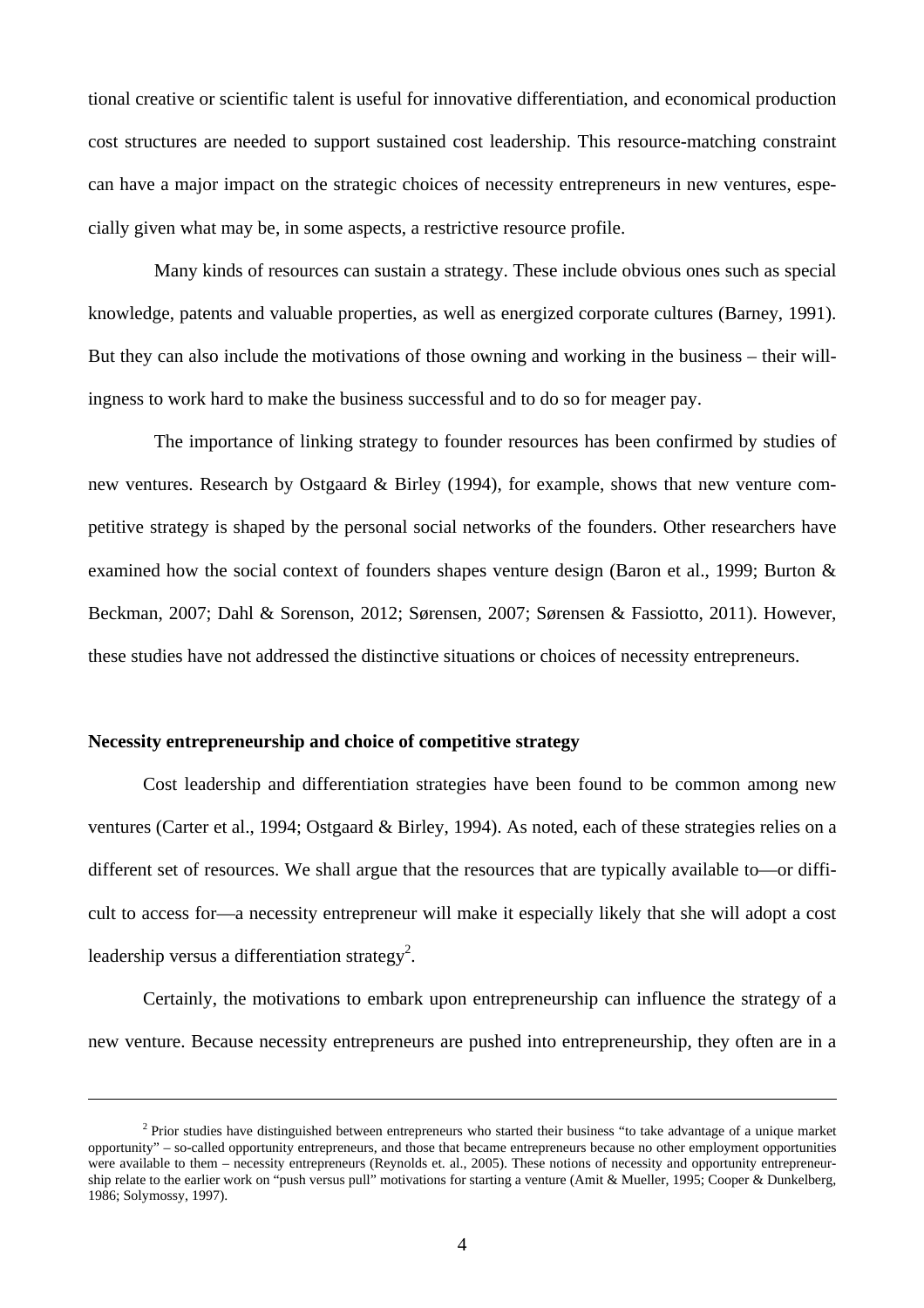less favorable position than other entrepreneurs to carefully plan their new initiatives. Compared to other entrepreneurs, they have less time and fewer capital- or knowledge-based resources available to them to develop a differentiated product or service offering (Dencker et al., 2009; Solymossy, 1997). Cost leadership strategies may require less planning and resources than those of differentiation, as in some sectors of the economy and among very small businesses, simply the condition of low labor costs can bestow firm viability: and those costs can be shaved simply by a founder and her relatives being willing to work for low wages (Williams, 2008). These conditions may be significant drivers of necessity entrepreneurs' preference for cost leadership over differentiation strategies, each of which requires different skills and capabilities (Miller, 1988; 1990).

Those with special talents, education or significant human capital are often able to sell it on the labor market and reap significant returns. They are less likely to be forced to start a venture for lack of a better alternative. By contrast, necessity entrepreneurs with sparse human capital (many of whom cannot therefore find employment) are unlikely to have the special knowledge, education or skills needed to design and produce differentiated offerings, for example, via innovative technologies or designs, or superior quality (Miles & Snow, 1978). They are more likely to be limited to producing more standard fare, such as that consistent with a low cost strategy. In many industries, cost leadership requires not special knowledge or advanced equipment, but, especially at the startup phase, a willingness for managers and their employees to work for low wages. Simply producing an item at lower costs than those of a competitor may be the "resource" required to succeed as cost leadership. By contrast, differentiation strategies, to succeed, require not just ordinary skills – but those that issue out of high value abilities and resources (Miller, 1988). These may be hard to attain for individuals whose employment status may attest to a lower level of human capital. Indeed, skill gaps are confirmed by the comparative backgrounds in education, experience, and skills between the necessity entrepreneurs and other entrepreneurs in our sample.

However, sometimes there also may be positive resource advantages that accrue to necessity entrepreneurs, and which again lead them to pursue cost leadership. First, necessity entrepre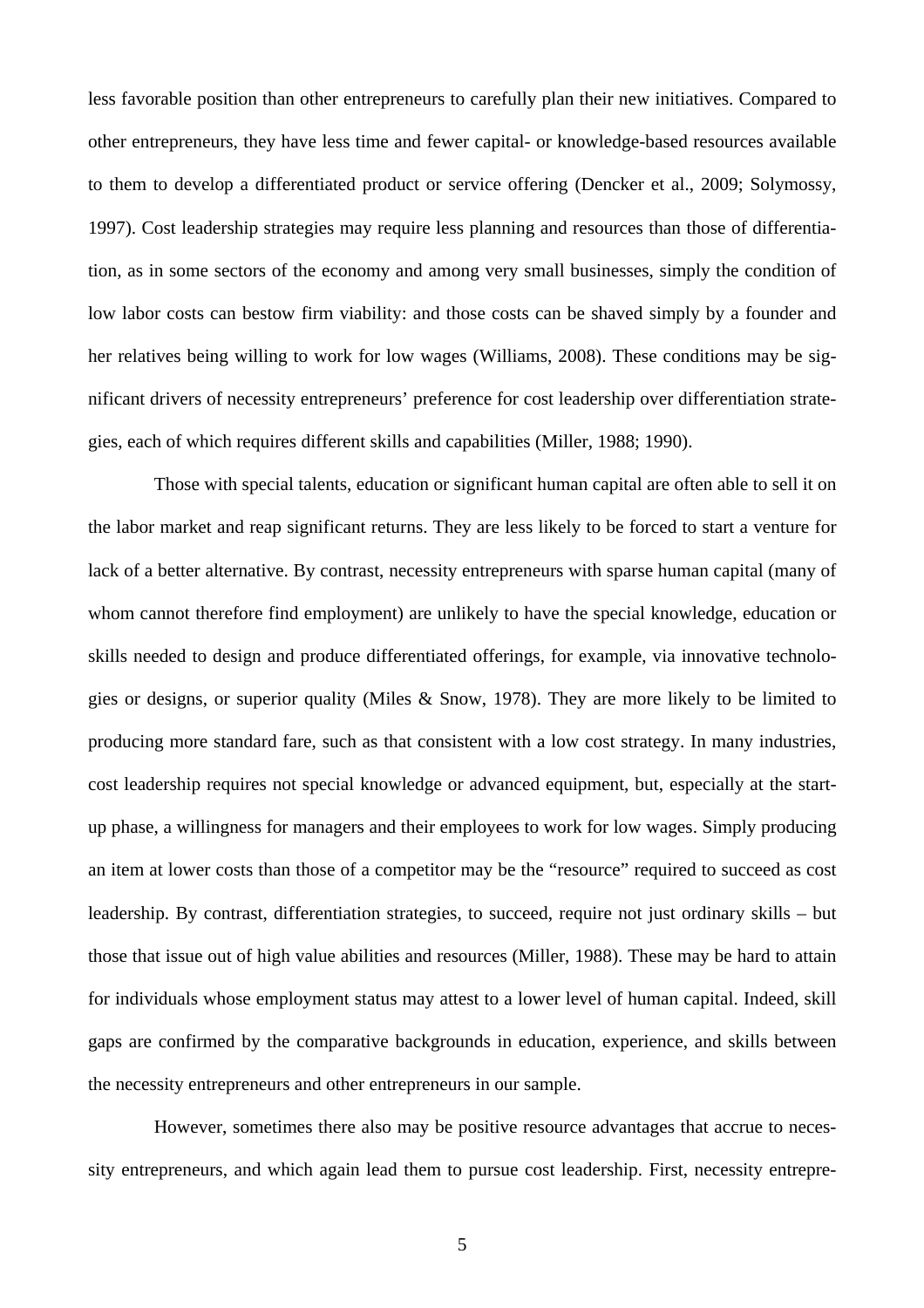neurs have demonstrated the courage to start a new venture. They are clearly motivated and determined. They also *must* succeed, in many cases, simply to feed themselves and their families. These are powerful incentives. Moreover, a critical requirement of a cost leadership strategy is an especially economical cost structure. In the case of small start-up ventures where economies of scale often are not yet relevant, such a cost structure can be facilitated by a highly motivated founder who is willing to work for very little and to recruit others in his situation to share the risks and benefits of the venture. After all, opportunity cost is not much of a constraint for necessity entrepreneurs, and that same condition might hold for immediate or dependent members of their family.

In short, necessity entrepreneurs may be less able to embrace a differentiation strategy, but more able and willing to undertake a cost leadership strategy. These arguments lead us to our principal hypotheses:

**Hypothesis 1**: *Necessity start-ups are more likely than other start-ups to implement a cost leadership strategy*.

**Hypothesis 2**: *Necessity start-ups are less likely than other start-ups to implement a differentiation strategy*.

The rationales for our hypotheses can be linked to differences in observable characteristics between necessity and other entrepreneurs. For example, we argue that necessity entrepreneurship is correlated with inferior human capital endowment as measured by education, experience, and entrepreneurial skills. Our study seeks to understand how much of the differences in strategy choice between necessity-based start-ups and other start-ups can be attributed to differences in observable characteristics, i.e. differences in human capital endowment, socio-economic characteristics, and particularities of the start-up projects.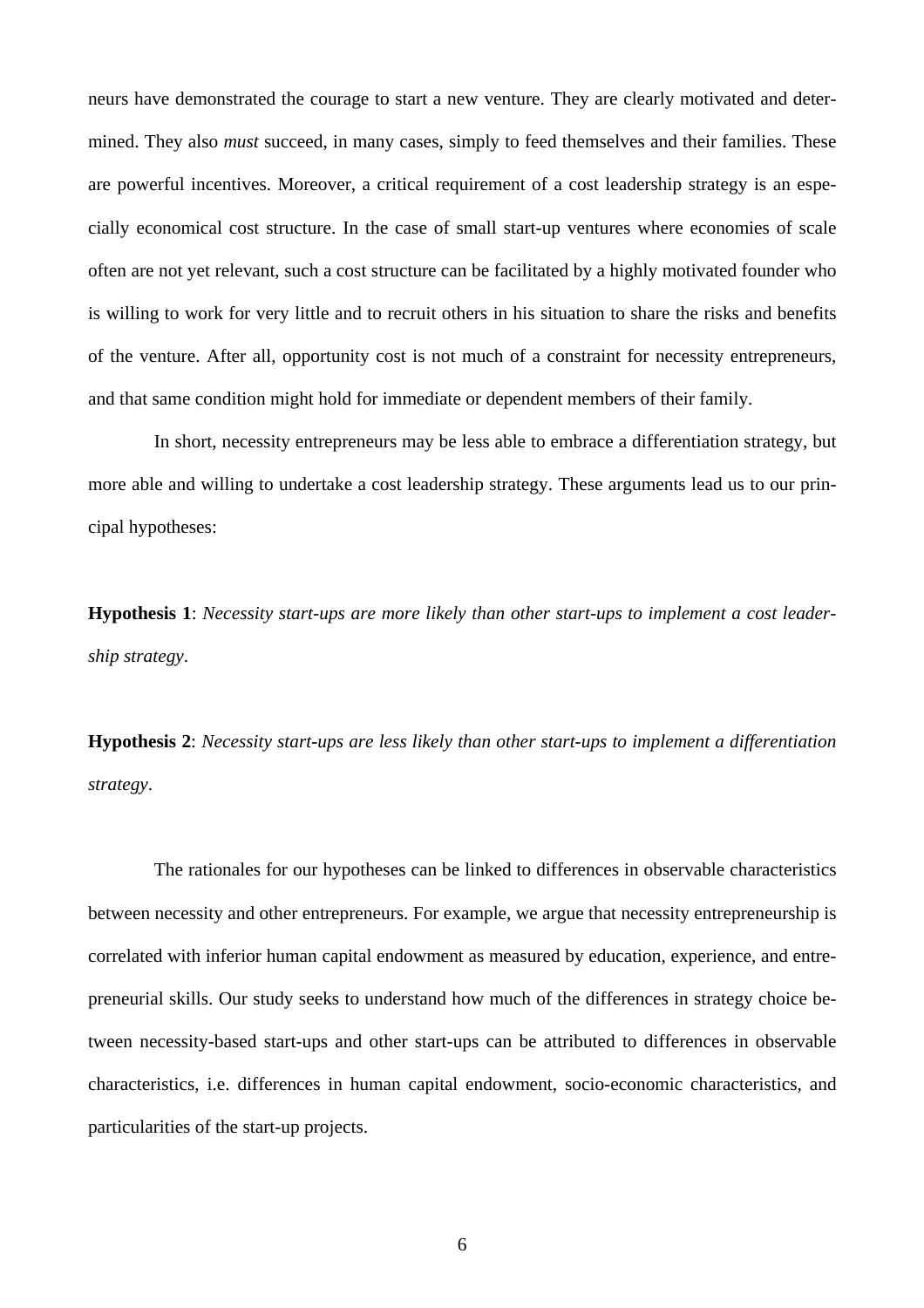#### **EMPIRICAL ANALYSIS**

#### **Sample and variables**

We use data from the KfW/ZEW Start-up Panel (KfW/ZEW-Gründungspanel), a unique data set generated by a large-scale yearly survey of young firms in Germany. The data are collected by computer-aided telephone interviews (CATI) with the founders. The target group contains newly founded, legally independent firms that are run by at least one full-time entrepreneur. De-mergers and subsidiaries are not included.<sup>3</sup> We use the first survey wave collected in the year 2008 for our empirical investigation. The survey provides data on 5,508 firms founded in the period from 2005 to 2007.

The design of the survey offers three advantages for our study. First, survivor bias is kept at a minimum because the young firms included in the sample are included from their first year of existence onwards. Second, the panel includes almost all industry sectors<sup>4</sup> and is representative of firms of meaningful size that are able to form an explicit strategy for their market entry. Third, the respondents have not only answered questions regarding firm specifics, but have also provided personal information about their start-up motives and the human capital endowment of the founders. This information is crucial to the analysis of strategy choice.

The competitive strategy of the start-ups is determined by information collected in the questionnaire about the positioning of firms' products or services relative to those of the firms' main competitors. The response options to the question "Which of the following descriptions represents the 'customer-value to price ratio' of your products and services in comparison to your main competitors" are (1) higher benefit at higher prices, (2) higher benefit at comparable or lower prices, (3) comparable benefit at comparable prices, (4) lower prices at comparable benefit, and (5) lower prices for lower benefit. We group the answers into three categories and distinguish cost leadership and differentiation strategies as follows: Start-ups providing higher benefit offerings regardless of prices are classified as differentiators. Start-ups offering lower prices regardless of benefits are clas-

 $\overline{a}$ 

<sup>3</sup> See Fryges et al. (2010) for a detailed description of the design of the KfW/ZEW Start-up Panel. 4

The only sectors excluded are agriculture, mining and quarrying, electricity, gas and water supply, health care, and the public sector.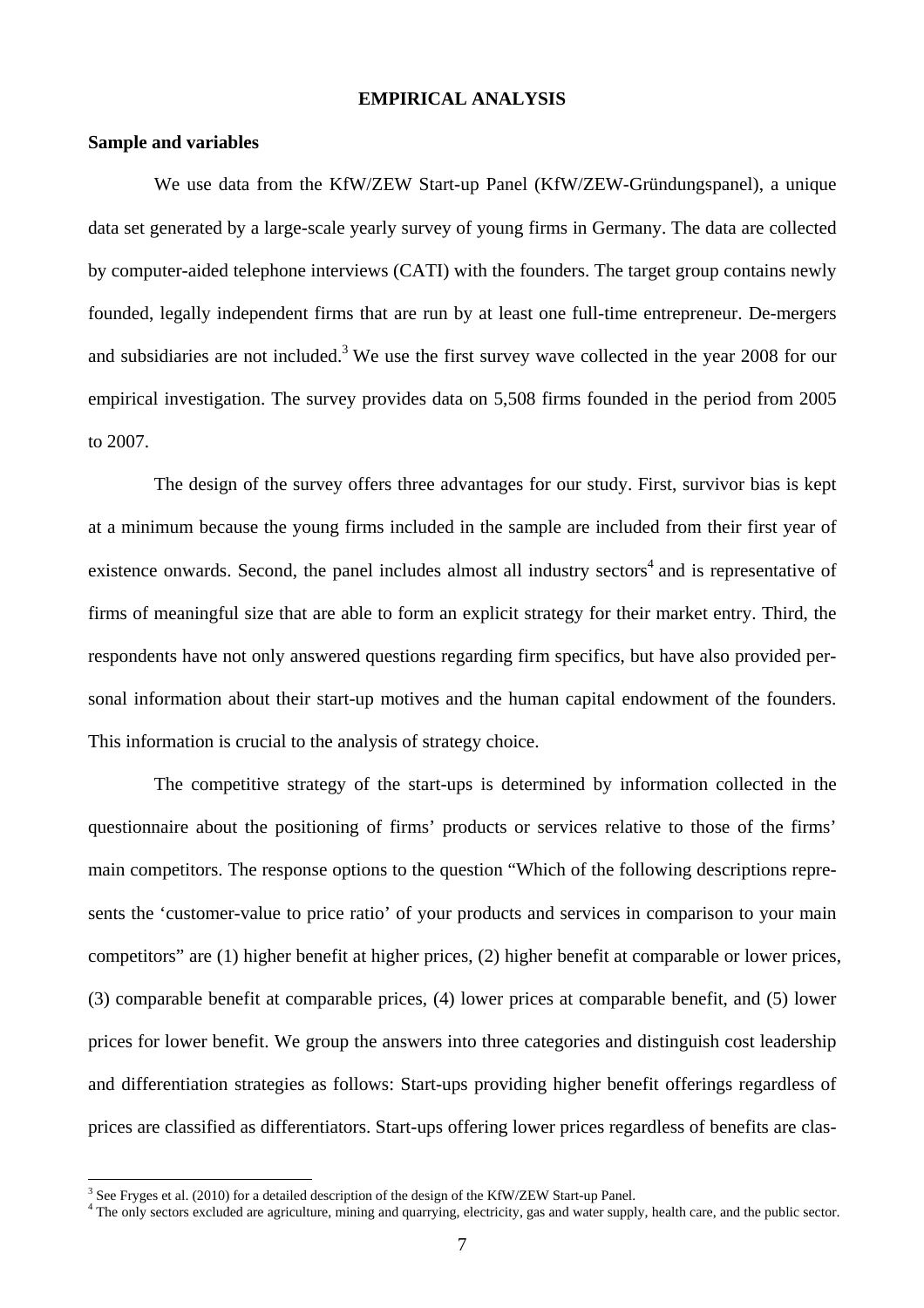sified as cost-leaders. Start-ups which do not distinguish themselves from their competitors by prices or benefit are classified as pursuing a neutral strategy.

We designate low price strategies as cost leadership because unless a firm's costs are at least as low as those of the competition, the firm would not be able to survive by offering lower prices in the competitive markets within which most of the young firms operate.

Using information on founders' start-up motives, we distinguish necessity-based and other (non-necessity-based) start-ups as follows: Survey participants answered the question "What was the main reason for the (members of team of) founders to become self-employed?" The response options (1) no appropriate alternative in dependent employment and (2) escape from unemployment, define a necessity-based start-up. All other response options, shown in Table 6 in the appendix, capture non-necessity motives. 23 % of all start-ups in our sample are classified as necessity-based start-ups. The definitions of our remaining explanatory variables are reported in Table 6 in the appendix. Our final sample consists of 4,568 firms that completed the strategy question and responded to all other items selected for our empirical analysis.

#### **Descriptive statistics: differences between necessity-based and other start-ups**

As reported in Table 1, nearly two thirds (64%) of all start-ups are classified as differentiators, 17% are cost leaders, and 19% employ a neutral strategy. What is more, there are marked and statistically significant differences between necessity-based and other start-ups: necessity-based start-ups less often pursue a differentiation strategy, and more often pursue a cost leadership strategy. Whereas the share of differentiators is 10 percentage points lower among necessity-based startups than among other start-ups, the share of cost leaders is 5 percentage points higher.

Insert Table 1 here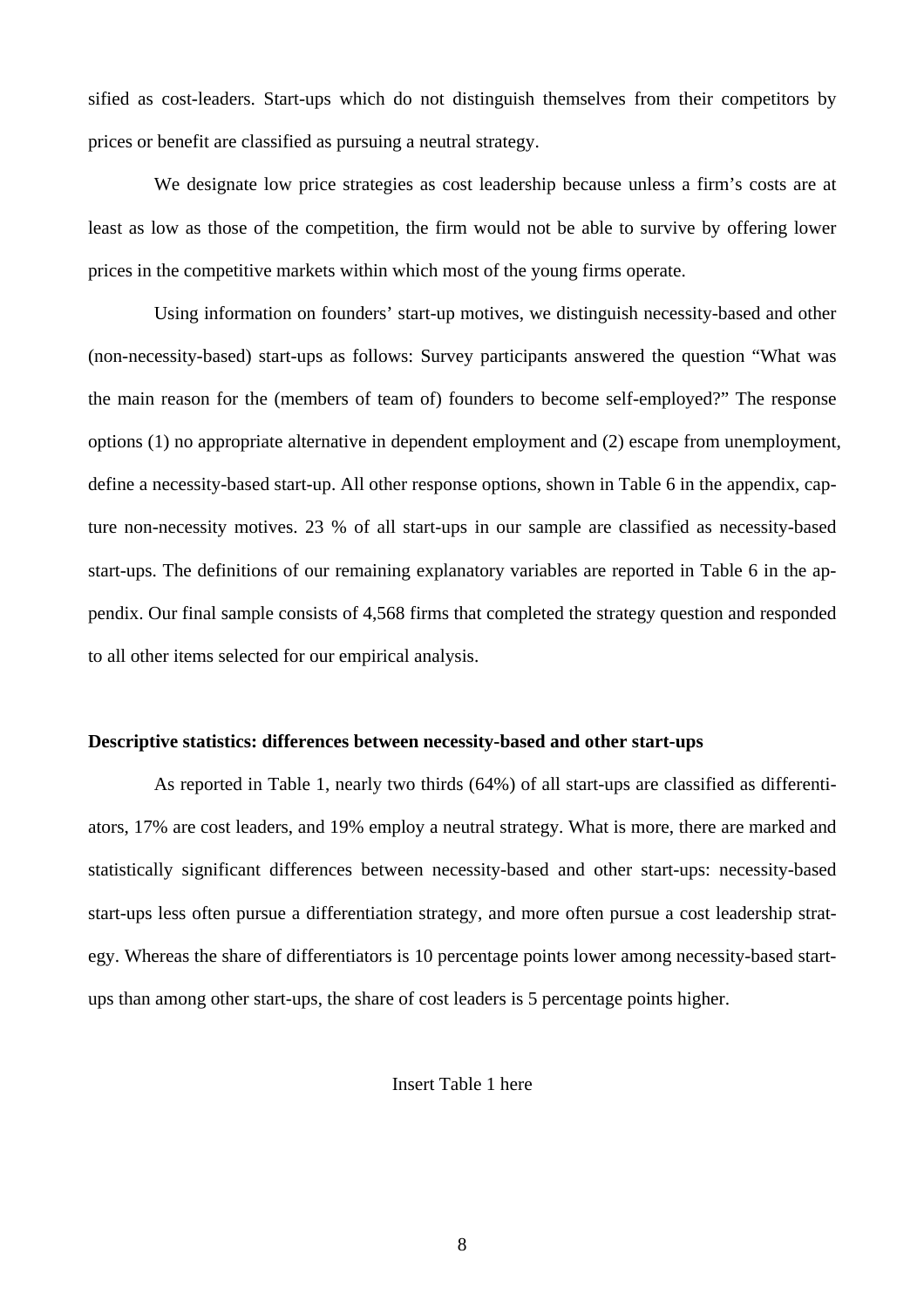Necessity entrepreneurs also differ from entrepreneurs with other motives with respect to their socio-demographic attributes and to the characteristics of their start-up projects (see Table 2). Regarding their endowment with general and specific human capital (Becker, 1964), the evidence is mixed. For example, necessity entrepreneurs are older and have more industry experience, but they start from unemployment more often and have less formal education. Moreover, they lack entrepreneurial experience, both positive and negative one. On the one hand, their age may accord them some opportunity to gather resources during their professional life. On the other hand, long industry experience and the paucity of self-employment experience suggests that their knowledge and skills are specialized for dependent employment and is perhaps less useful for starting a venture.

In addition, necessity-based start-ups are less labor intensive compared to other start-ups. They are also less likely than other start-ups to employ staff and form a team of founders. Their products are less apt to involve market novelty and R&D activity. Necessity-based start-ups also face more competitors and are mostly active in low-tech sectors, especially construction. These observations point to market segments with relatively low entry barriers and intense competition.

#### Insert Table 2 here

#### **Model estimation**

Attributes of the entrepreneurs and their start-up projects correlate with the necessity motive, and all of these factors may influence the choice of strategy. We attempt to disentangle the effects of the necessity motive and of other characteristics of the entrepreneurs as well as the specifics of their start-up projects on different strategies. Using probit models, we contrast (I) the differentiation strategy versus any other strategy, and (II) the cost leadership strategy versus any other strategy. The basic estimation equations are specified as

(1) 
$$
S_i^* = Nec_i\alpha + X_i\beta + \varepsilon_i,
$$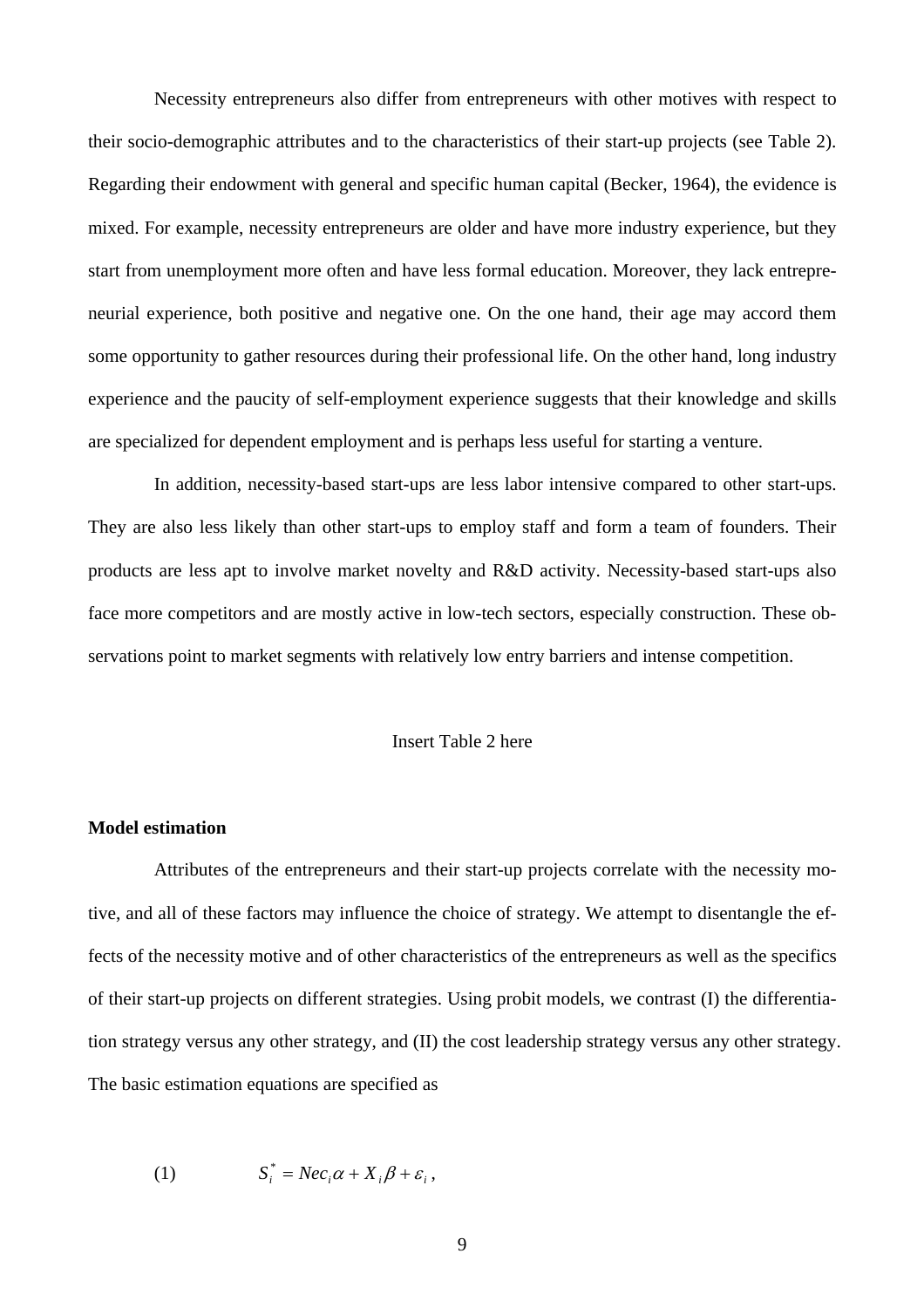where the (latent) strategy choice  $S_i^*$  of start-up  $i = 1,...,N$  is a function of the necessity motive *Nec*<sub>i</sub> and observable characteristics  $X_i$ . To establish the robustness of the estimated effects, we estimate equation (1) both with and without the necessity motive as an explanatory variable, as well as separately for necessity-based and other start-ups. Estimation results are displayed in Tables 3 and 4.<sup>5</sup>

As hypothesized, the necessity motive significantly decreases the probability that an entrepreneur will choose a differentiation strategy versus a cost leadership or a neutral strategy by four percentage points, *after controlling for start-up properties and socio-demographic characteristics of the entrepreneurs* (columns (1) and (2) of Table 3). Moreover, necessity boosts the likelihood of cost leadership also by four percentage points compared to other start-up motives, again *ceteris paribus* (columns (1) and (2) of Table 4). Signs and magnitudes of the marginal effects of the control variables  $X_i$  remain basically unchanged irrespective of whether the necessity motive is included in the estimations (columns (2)) or not (columns (1)). This results substantiates the notion that the necessity motive has an own, direct effect on strategy choice. Hypotheses 1 and 2 are thus supported.<sup>6</sup>

The control variables of Tables 3 and 4 suggest that human capital has limited influence on the strategies chosen by necessity entrepreneurs. We find that human capital as measured by formal educational attainment, labor market status before start-up, and industry and entrepreneurial experience has only limited influence on a start-up's competitive strategy. Only positive entrepreneurial experience increases the chances of pursuing a differentiation strategy, but the effect is weak. Entrepreneurs who were out of the labor force before starting their venture have a lower (higher) likelihood of a differentiation strategy (cost leadership strategy).

Some properties of the start-up project are correlated with strategy choice. Start-ups introducing market novelties or engaging in R&D activity show a higher likelihood of a differentiation

 $\overline{a}$ 

<sup>&</sup>lt;sup>5</sup> Using correlation analysis and variance inflation factors (VIFs) we did not find evidence for multicollinearity.<br><sup>6</sup> Multipomial probit estimations show similar results. The marginal effect of the necessity metric is

Multinomial probit estimations show similar results. The marginal effect of the necessity motive is significantly negative with respect to the differentiation strategy and significantly positive with respect to the cost leadership strategy, with magnitudes of four percentage points. Detailed estimation results are available from the authors upon request.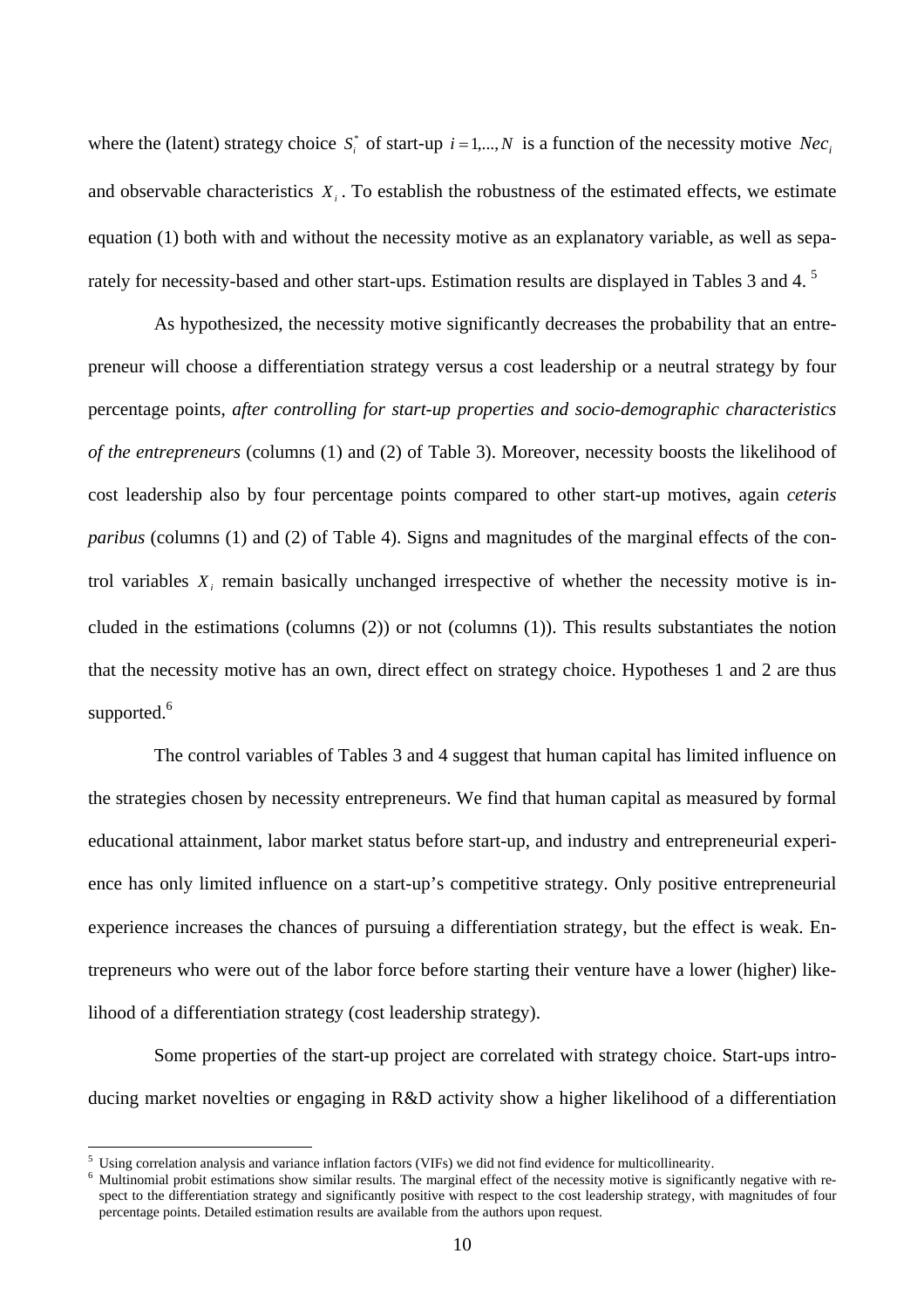strategy. Tables 3 and 4 further indicate a relationship between start-up strategy and the level of competition. It appears, for example, that the relationship between the number of competitors and the likelihood of pursuing a cost leadership strategy is U-shaped. Finally, we find that start-ups with employees prefer differentiation to cost leadership.

#### Insert Tables 3 and 4 here

Columns (3) and (4) in Tables 3 and 4 report the results of separate estimations for the groups of necessity-based and other start-ups. The estimates for the (larger) group of other start-ups are somewhat more precise (i.e., they have lower standard errors). Yet, overall, the estimated effects do not differ markedly between the groups of necessity-based and other start-ups.

#### **Decomposition analysis**

How much of the difference in choice of strategy between necessity-based and other startups is explained by differences in observable characteristics such as entrepreneurs' human capital endowment and the specifics of their start-up projects? To answer this question, we employ Blinder-Oaxaca-type decompositions adapted to the non-linear case.<sup>7</sup> Differences in competitive strategy are decomposed into a 'characteristics effect' (also referred to as endowment effect) and a 'coefficients effect' (also referred to as behavioral or residual effect):

(2a) 
$$
\hat{S}^{\circ} - \hat{S}^n = \underbrace{\hat{S}^{\circ} - \hat{S}^n}_{characteristics effect} + \underbrace{\hat{S}^{\circ}_{\circ} - \hat{S}^n}_{coefficients effect}
$$
  
(2b) 
$$
= \underbrace{\hat{S}^{\circ}_{n} - \hat{S}^n}_{characteristics effect} + \underbrace{\hat{S}^{\circ} - \hat{S}^{\circ}_{n}}_{coefficients effect},
$$

where  $\hat{S}^m$  for necessity-based ( $m = n$ ) and other ( $m = o$ ) start-ups are calculated as

<sup>&</sup>lt;sup>7</sup> See Blinder (1973) and Oaxaca (1973). See also Fairlie (1999, 2005) and Bauer and Sinning (2008).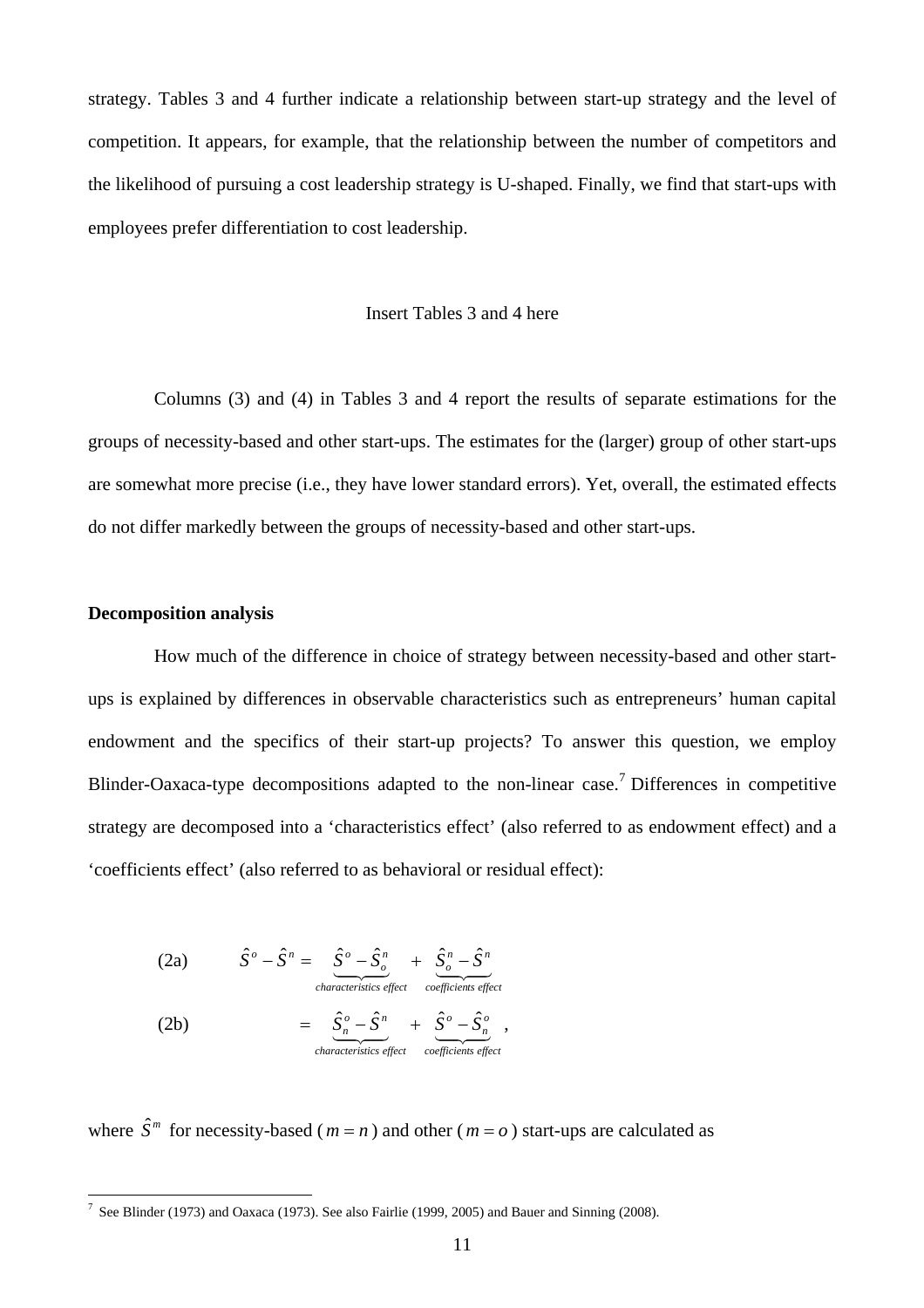(3) 
$$
\hat{S}^{m} = N_{m}^{-1} \sum_{i=1}^{N_{m}} \Phi \Big( X_{i}^{m} \hat{\beta}^{m} \Big)
$$

based on the separate probit estimations above.<sup>8</sup> The counterfactuals  $\hat{S}_n^o$  and  $\hat{S}_o^n$  are easily computed in analogy to equation (3) using the characteristics of one group and the coefficients estimated for the other.

The characteristics effect involves the part of the overall difference in predicted strategy propensities between necessity-based and other start-ups which can be attributed to differences in the observable characteristics *Xi* (in our dataset). The coefficients effect captures the residual part of the overall difference—which is due to differences in estimated coefficients  $\hat{\beta}$  at given characteristics. The latter also includes differences in the regression constants, i.e. the different baselines for necessity-based and other start-ups. We run decomposition analyses separately for (I) the likelihood of a differentiation strategy versus any other strategy, and (II) the likelihood of a cost leadership strategy versus any other strategy.

The decompositions (2a) and (2b) differ with respect to the chosen counterfactual strategies  $\hat{S}_m^{\tilde{m}}$ . In equation (2b),  $\hat{S}_o^{\tilde{n}}$  denotes the prediction for necessity-based start-ups, assuming that they have the same coefficients as the other start-ups. Equation (2a) uses predictions  $\hat{S}_n^o$  for the other start-ups based on the coefficients for necessity-based start-ups. We compute both versions to investigate the sensitivity of the decomposition results.<sup>9</sup> Results are displayed in Table 5.

#### Insert Table 5 here

 $\overline{a}$ 

<sup>8</sup> In contrast to the approach pursued by Fairlie (1999, 2005), we do not focus on differences in observed average probabilities  $(\bar{S}^{\circ} - \bar{S}^n)$ , but rather on projected differences  $(\hat{S}^{\circ} - \hat{S}^n)$ . The advantage of this approach is that the coefficients effect includes less residual noise. Even though  $\bar{S}^m$  and  $\hat{S}^m$  resulting from probit estimation are not necessarily identical, their deviation is negli-

gible for appropriate model specifications.<br><sup>9</sup> It is well-known that the decompositions resulting from the different counterfactuals do not necessarily yield identical results. Different approaches to the issue of non-uniqueness have been proposed in the literature; see Oaxaca and Ransom (1994) and Silber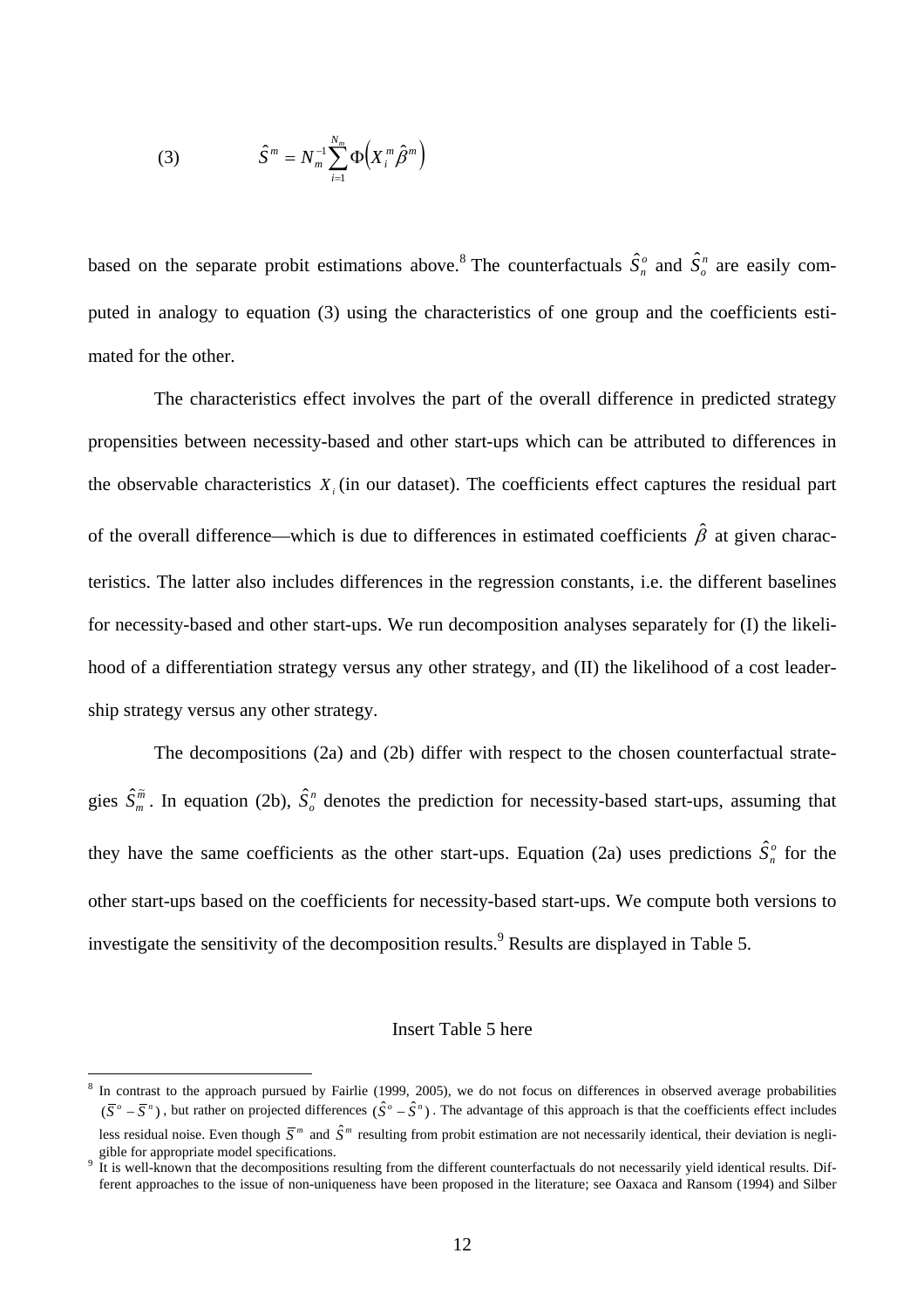In decomposition (I), the characteristics effect explains almost one half (43 to 47%) of the predicted 10 percentage points difference in the propensity to pursue a differentiation strategy. This result is strikingly stable with respect to the choice of the counterfactuals in (2a) or (2b). In decomposition (II), the characteristics effect explains up to one third (35 %) of the 5 percentage points difference in the propensity to pursue a cost leadership strategy, with some more sensitivity with respect to the counterfactuals. In sum, the different endowments of necessity entrepreneurs—e.g., their less favorable labor market and entrepreneurial experience—are responsible for a considerable proportion of the differences in strategy choice.

This notion is corroborated by descriptive evidence in Tables 7 and 8 in the appendix, which report observable characteristics by strategy status within the groups of necessity-based (Table 7) and other start-ups (Table 8). In line with the regression results discussed above, differentiators and cost leaders differ significantly with respect to observable characteristics. However, intragroup variation among necessity-based start-ups is in many cases lower than the differences between necessity-based and other start-ups. For example, the share of university graduates ranges between 25 and 30 % among necessity entrepreneurs (see Table 7), but even gets as high as 46 % among other start-ups (the range is from 35 to 46 %, see Table 8).

The coefficients effect accounts for the remainder of the differences in predicted propensities, i.e. for about 5 percentage points—or about one half—in decomposition (I) and 3 to 5 percentage points—or at least one third—in decomposition (II). These parts of the differences in strategy choice are attributed to dissimilar strategic behavior of necessity-based and other start-ups even if the two groups were identical with respect to the large set of observable characteristics.

and Weber (1999) for surveys. Yet each of the approaches relies on ad-hoc assumptions of some type, so we choose to report the two most prominent cases.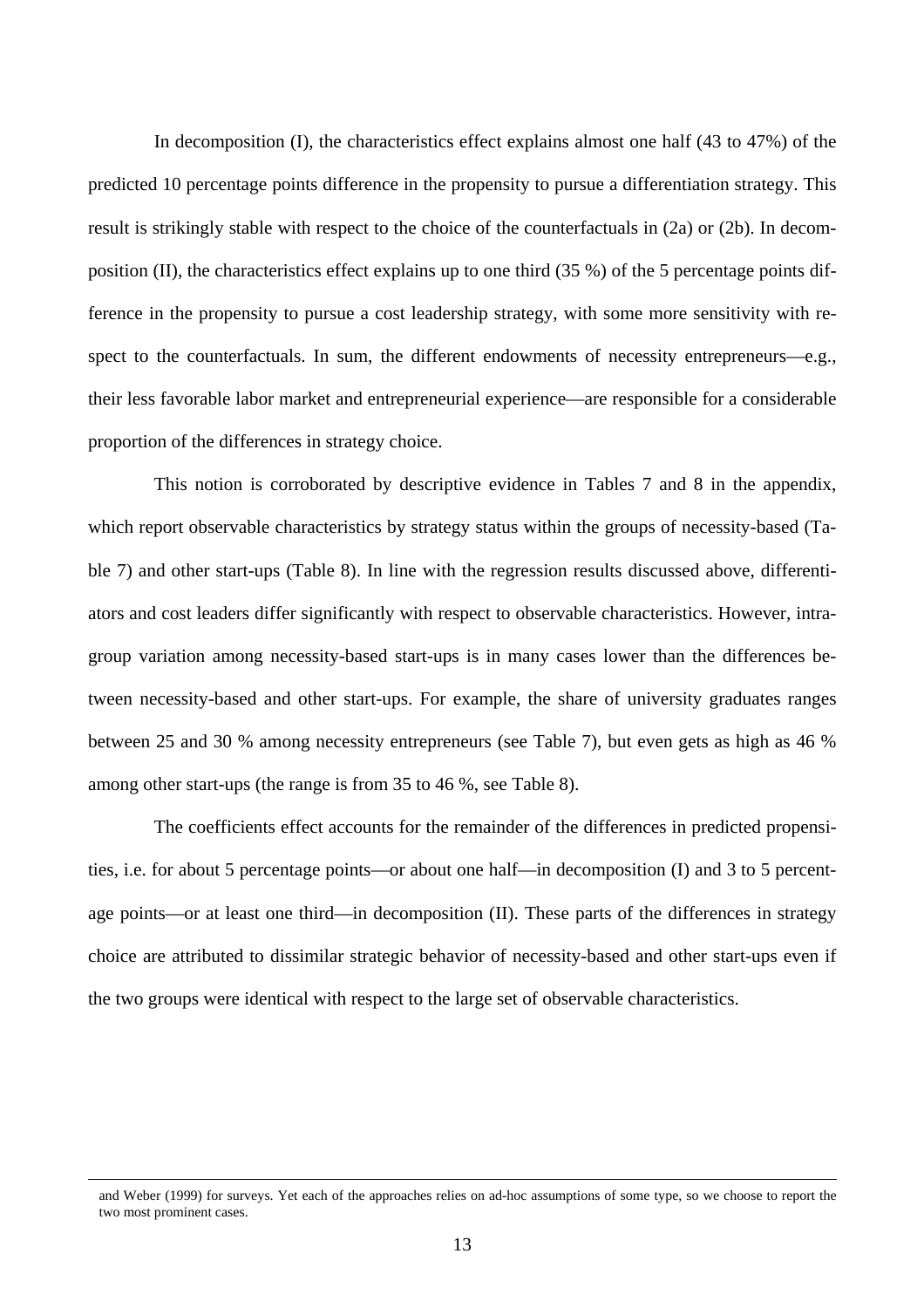#### **Limitations**

Both our necessity entrepreneurship and strategy choice variables are self-reported and collected at the same point in time. This could introduce a sort of self-selection bias. It could be that entrepreneurs who did not have a novel (i.e. differentiating) idea, group themselves as necessity entrepreneurs. While our current dataset does not allow us to exclude this potential bias (and threat of reverse causality) future research could try to solve this problem by relying less on self-reported information and collecting data at different points in time.

#### **CONCLUDING REMARKS**

As a result of the recent economic crisis, necessity entrepreneurship has increased in many countries. In the US, for example, the share of start-ups founded by necessity entrepreneurs rose from 16.7% in 2007 to 24.7 % in 2009 (2011: 21.2%) (Kelley, Singer, & Herrington, 2012). In some European or Asian countries, the numbers are even more impressive (e.g., 29.5 % in Ireland and 41.4% in the Republic of Korea). Several governments have accelerated this trend by promoting entrepreneurship as a way to escape unemployment (Green, 2013), which is alarmingly high in many European countries (in particular among the youth). Despite this increased economic and policy relevance, still too little is known about the competitive offerings and evolution of necessitybased start-ups.

Our study has addressed this gap by investigating the market entry strategies of necessitydriven start-ups. Based on an enduring focus of the strategy and start-up literatures, we distinguish between cost leadership and differentiation strategies. Our empirical results show that necessitybased start-ups are more likely to pursue a cost leadership strategy and less likely to pursue a differentiation strategy. Even though the necessity motive is linked to a number of observable characteristics of the entrepreneurs and to various particularities of the start-up projects, it is found to have a considerable, direct effect on the choice of strategy. Prior research suggests that birth conditions and early strategic decisions can have lasting effects on the nature of a venture (Baron et al., 1999;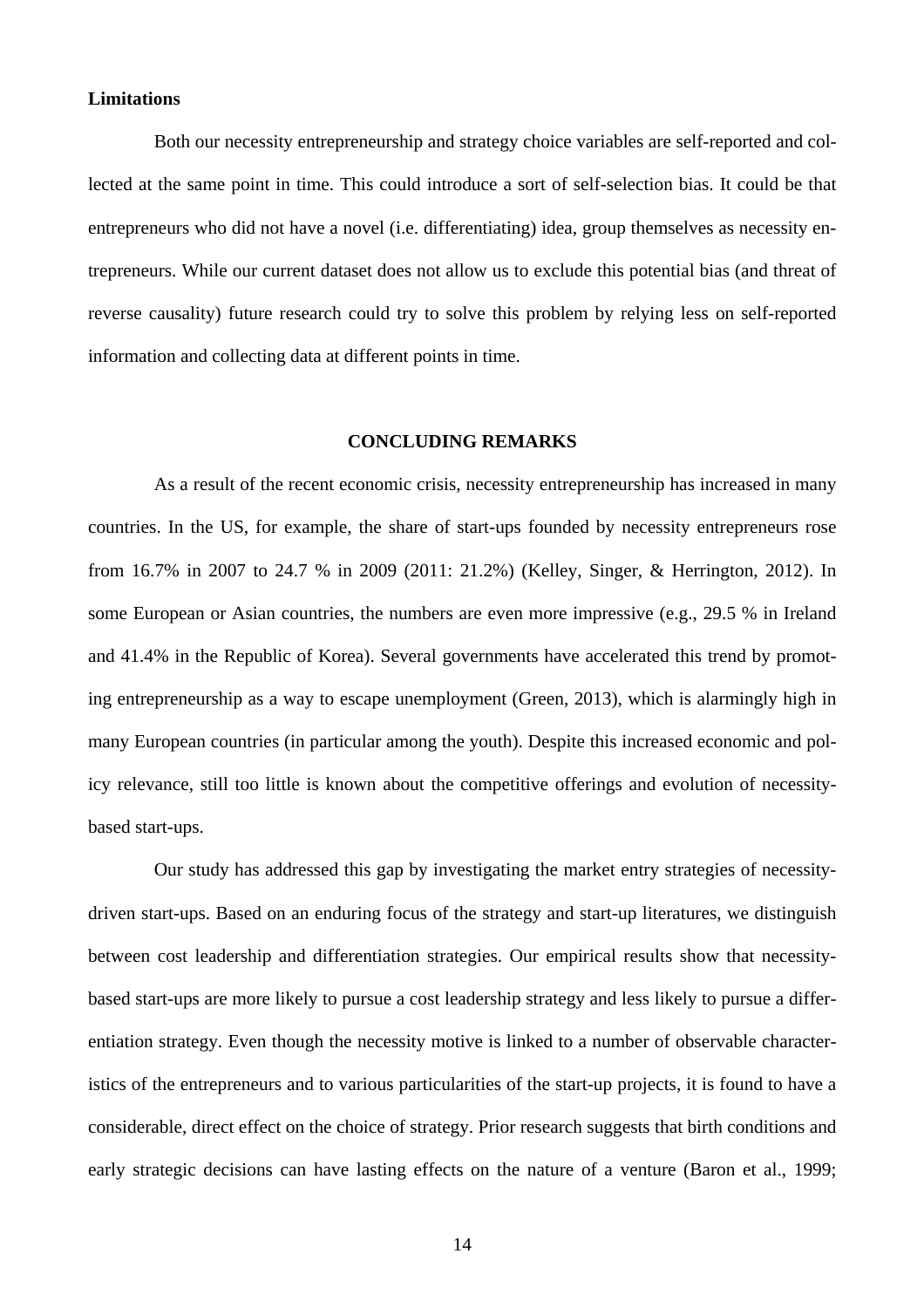Stinchcombe, 1965) and the competiveness of national economies (Porter, 2011). For example, firms pursuing cost-leadership strategies are shown to have lower growth potential in the long run compared to other firms, and they are more vulnerable to changes in customer tastes and competition from producers in developing countries (Bradley et al., 2012; Porter, 2011).

Certainly, necessity entrepreneurs have been less able than other entrepreneurs to carefully plan and prepare their move into entrepreneurship. By definition, they launch their venture out of necessity and are driven by external circumstances. They thus have less time or opportunity to amass or develop the specific resources – the skills, capabilities and connections – needed to pursue a complex differentiation strategy. Cost leadership strategies seem to be more accessible to those with few resources. Entrepreneurs who are willing to work for little money, to hire friends and family with sparse skills but low wages, and to work long hours, can run an economical operation and attract clients with low prices. In effect, our necessity entrepreneurs, because of the resource shortages they face, may serve as useful subjects for scholars of entrepreneurial bricolage and effectuation – the ability to configure ignored or unrelated qualities into useful strategic assets – to make something out of nothing (Baker & Nelson, 2005). Indeed, it would be promising to examine how and when necessity entrepreneurs make a virtue out of their penurious situations by becoming more ingenious and finding unexplored opportunities (George, 2005). Another interesting avenue of further research would be to use other strategy classifications instead of Porter's classification of competitive strategies. Even though Porter's classification has been shown to be enormously popular in the strategy literature, there exist more fine-grained alternatives. Carter et al. (1994), for example, identify six generic new venture strategies distinguishing along the two dimensions scope of segmentation and product versus marketing emphasis. The use of such a more fine-grained classification might allow for more detailed management implications for necessity start-ups.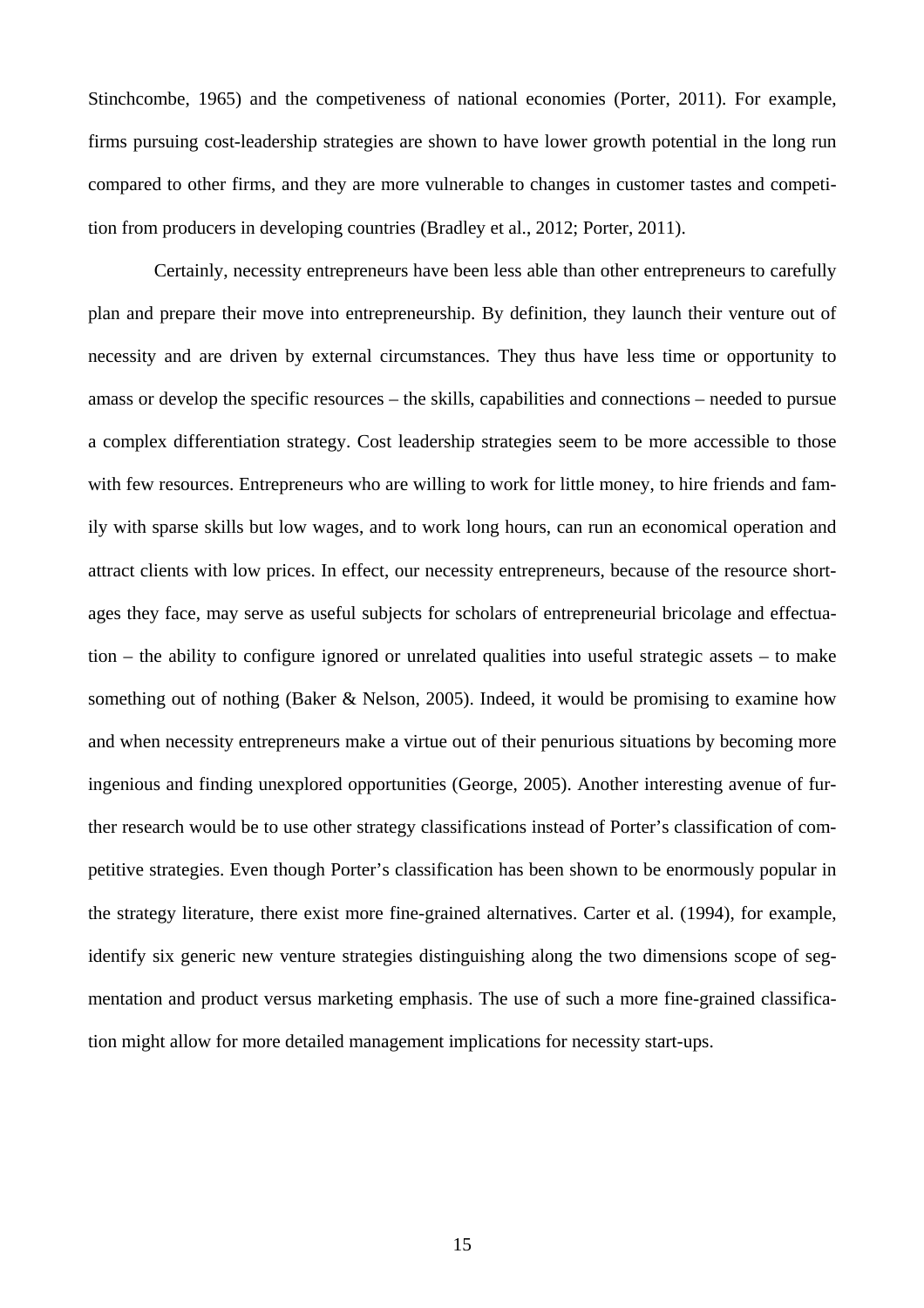#### **REFERENCES**

- Acs, Z.J., Varga, A. (2005). Entrepreneurship, Agglomeration and Technological Change. *Small Business Economics*, 24(3), 323-334.
- Amit, R., Muller, E. (1995). "Push" and "Pull" Entrepreneurship. *Journal of Small Business and Entrepreneurship*, 12(4), 64-80.
- Baker, T., Nelson, R. E. (2005). Creating Something from Nothing: Resource Construction through Entrepreneurial Bricolage. *Administrative Science Quarterly,* 50(3), 329-366.
- Barney, J. B. (1991). Firm Resources and Sustained Competitive Advantage. *Journal of Management*, 17(1), 99-120.
- Baron, J.N., Hannan, M.T., Burton, M.D. (1999). Building the Iron Cage: Determinants of Managerial Intensity in the Early Years of Organizations. *American Sociological Review*, 5(2), 239-275.
- Bauer, T.K., Sinning, M. (2008). An Extension of the Blinder-Oaxaca Decomposition to Nonlinear Models. *Advances in Statistical Analysis* 92, 197-206.
- Becker, G.S. (1964). *Human Capital: A Theoretical and Empirical Analysis with Special Reference to Education*. University of Chicago Press, Chicago, London, 3rd edn., 1993.
- Bergmann, H., Sternberg, R. (2007). The Changing Face of Entrepreneurship in Germany. *Small Business Economics*, 28(2/3), 205-221.
- Blinder, A. S. (1973). Wage Discrimination: Reduced Form and Structural Estimates. *Journal of Human Resources* 8(4), 436–455.
- Block, J., Koellinger, P. (2009). I Can't Get No Satisfaction Necessity Entrepreneurship and Procedural Utility. *Kyklos*, 62(1), 191-209.
- Block, J., Sandner, P. (2009). Necessity and Opportunity Entrepreneurs and their Duration in Self-Employment: Evidence from German Micro Data. *Journal of Industry, Competition and Trade*, 9(2), 117-137.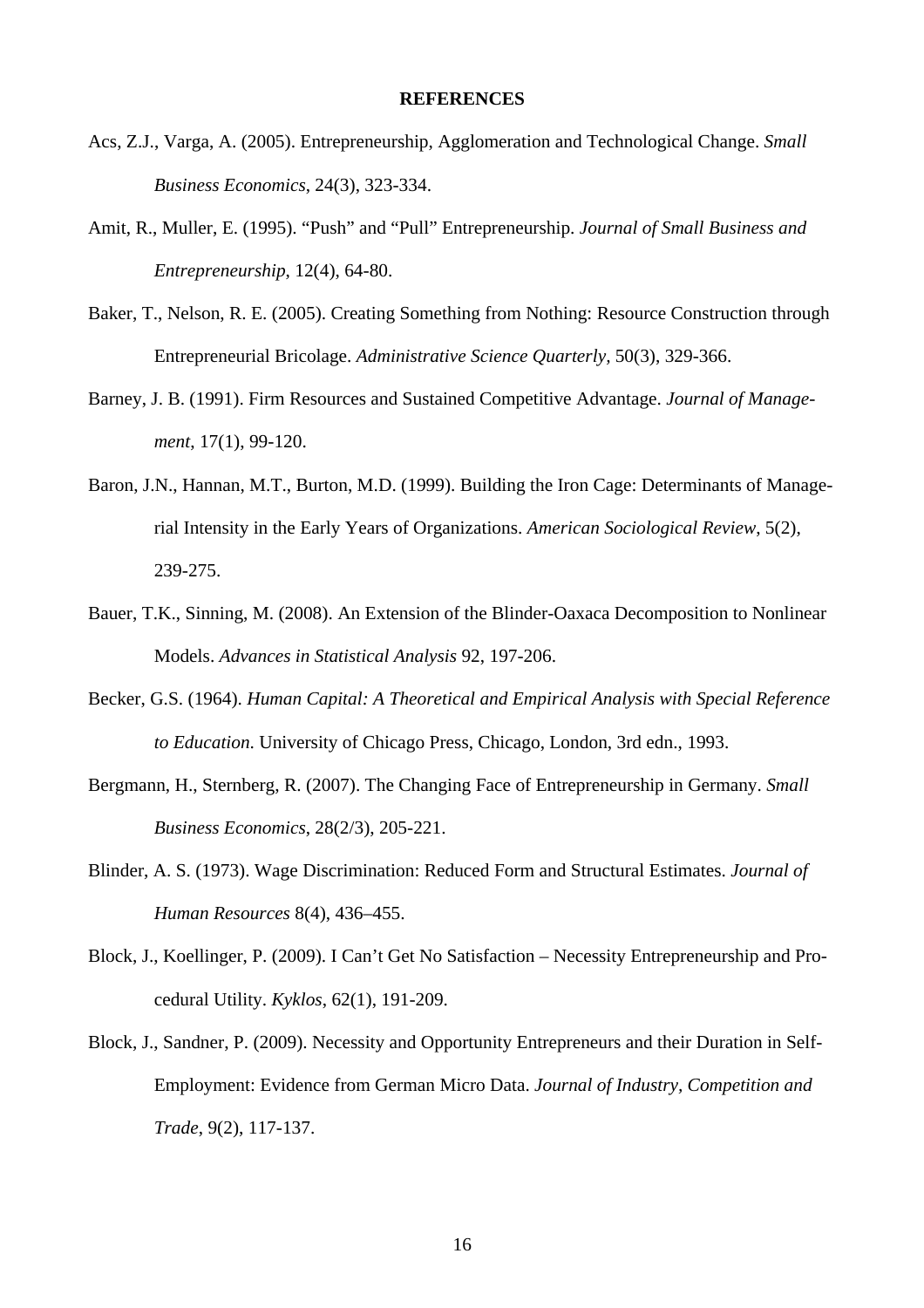- Block, J., Wagner, M. (2010). Necessity and Opportunity Entrepreneurs in Germany: Characteristics and Earnings Differentials. *Schmalenbach Business Review*, 62(2), 154-174.
- Burton, M.D., Beckman, C.M. (2007). Leaving a Legacy: Position Imprints and Successor Turnover in Young Firms. *American Sociological Review*, 72(2), 239-266.
- Carter, N.M., Stearns, T.M., Reynolds, P.D., Miller, B.A. (1994). New Venture Strategies: Theory Development with an Empirical Base. *Strategic Management Journal*, 15(1), 21-41.
- Cooper, A., Dunkelberg, W. (1986). Entrepreneurship and Paths to Business Ownership. *Strategic Management Journal*, 7(1), 53-68.
- Covin, J.G., Slevin, D.P. (1990). New Venture Strategic Posture, Structure, and Performance: An Industry Life Cycle Analysis. *Journal of Business Venturing*, 5(2), 123-135.
- Dahl, M.S., Sorenson, O. (2012). Home Sweet Home: Entrepreneurs' Location Choices and the Performance of their Ventures. *Management Science*, 58(6), 1059-1071.
- Dencker, J.C., Gruber, M., Shah, S.K. (2009). Individual and Opportunity Factors Influencing Job Creation in New Firms. *Academy of Management Journal*, 52(6), 1125-147.
- Fairlie, R.W. (1999). The Absence of the African-American Owned Business: An Analysis of the Dynamics of Self-Employment. *Journal of Labor Economics* 17(1), 80–108.
- Fairlie, R.W. (2005). An Extension of the Blinder-Oaxaca Decomposition Technique to Logit and Probit Models. *Journal of Economic and Social Measurement* 30, 305–316.
- Fern, M. J., Cardinal, L., O'Neill, H.M. (2012). The Genesis of Strategy in New Ventures: Escaping the Constraints of Founder and Team Knowledge. *Strategic Management Journal*, 33(4), 427-447.
- Fryges, H., Gottschalk, S., Kohn, K. (2010). The KfW/ZEW Start-up Panel: Design and Research Potential. *Schmollers Jahrbuch/Journal of Applied Social Sciences Studies,* 130(1), 117- 131.
- George, G. (2005). Slack resources and the Performance of Privately Held Firms. *Academy of Management Journal*, 48(4), 661-676.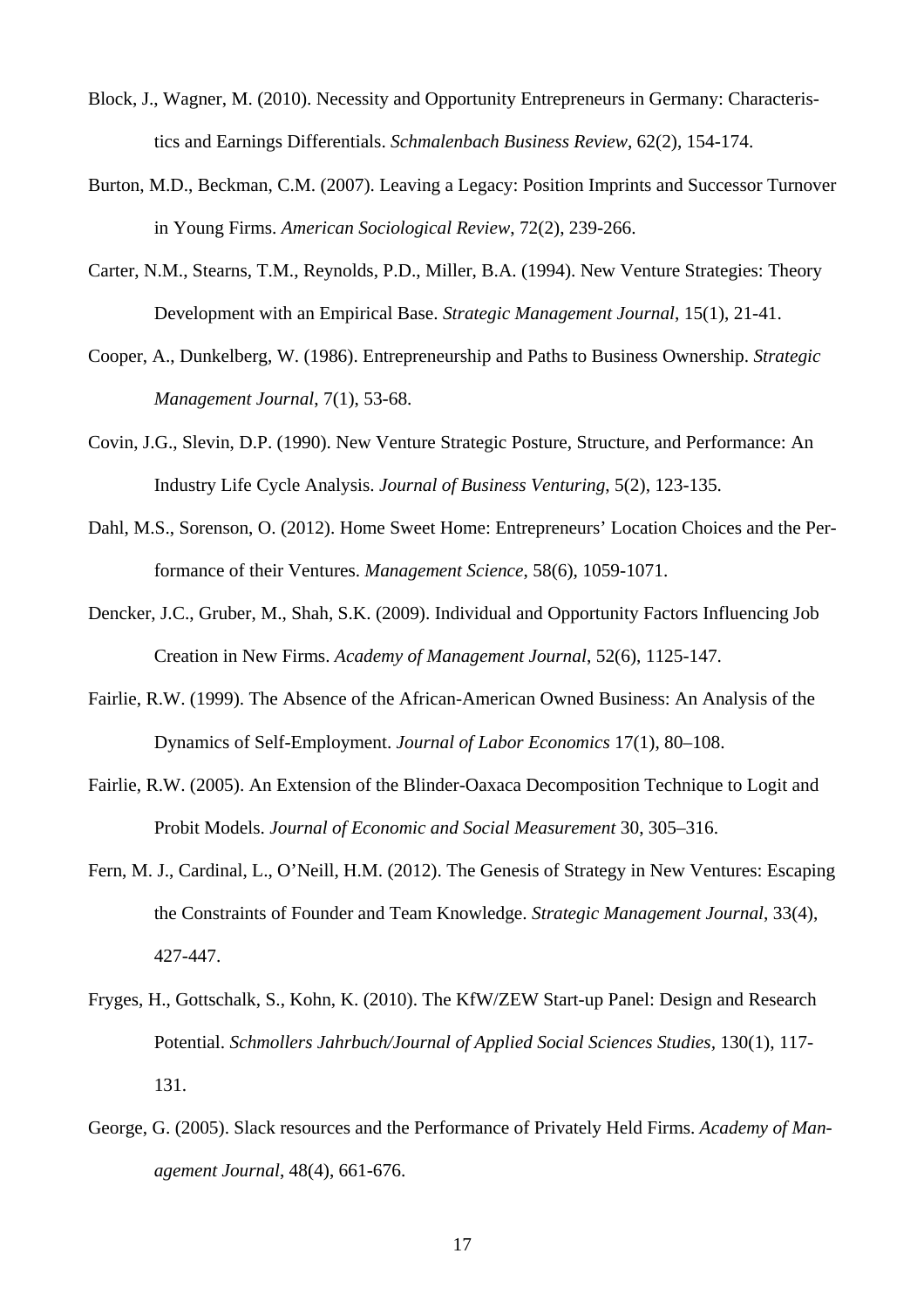Green, F. (2013). Youth entrepreneurship. A background paper for the OECD Centre for Entrepreneurship, SMEs and Local Development.

http://www.oecd.org/cfe/leed/youth\_bp\_finalt.pdf, accessed May 18, 2014.

- Gohmann, S.F., Fernandez, J.M. (in press). Proprietorship and unemployment in the United States. *Journal of Business Venturing*. http://dx.doi.org/10.1016/j.jbusvent.2013.02.003.
- Hannan, M. T., Freeman, J. (1984). Structural Inertia and Organizational Change. *American Sociological Review*, 49(2), 149-164.
- Hechavarria, D., Reynolds, P. (2009). Cultural Norms & Business Start-ups: the Impact of National Values on Opportunity and Necessity Entrepreneurs. *International Entrepreneurship and Management Journal*, 5(4), 417-437.
- Helfat, C.E., Lieberman, M.B. (2002). The Birth of Capabilities: Market Entry and the Importance of Pre-history. *Industrial & Corporate Change*, 11(4), 725-760.
- Kautonen, T., Palmroos, J. (2010). The Impact of a Necessity-based Start-up on Subsequent Entrepreneurial Satisfaction. *International Entrepreneurship and Management Journal*, 6(3), 285-300.
- Kelley, D.J., Singer, S., Herrington, M. (2012). The Global Entrepreneurship Monitor. 2011 Global Report. The Global Entrepreneurship Research Association.
- Maritz, A. (2004). New Zealand Necessity Entrepreneurs. *International Journal of Entrepreneurship and Small Business*, 3(1), 255-264.
- McDougall, P., Robinson, R.B. (1990). New Venture Strategies: an Empirical Identification of Eight 'Archetypes' of Competitive Strategies for Entry. *Strategic Management Journal*, 11(6), 447-467.
- Miller, D. (1988). The Relationship of Porter's Business Strategies to Environment and Structure. *Academy of Management Journal*, 31(2), 280-308.

Miller, D. (1990). *The Icarus Paradox*. NY: Harper Business.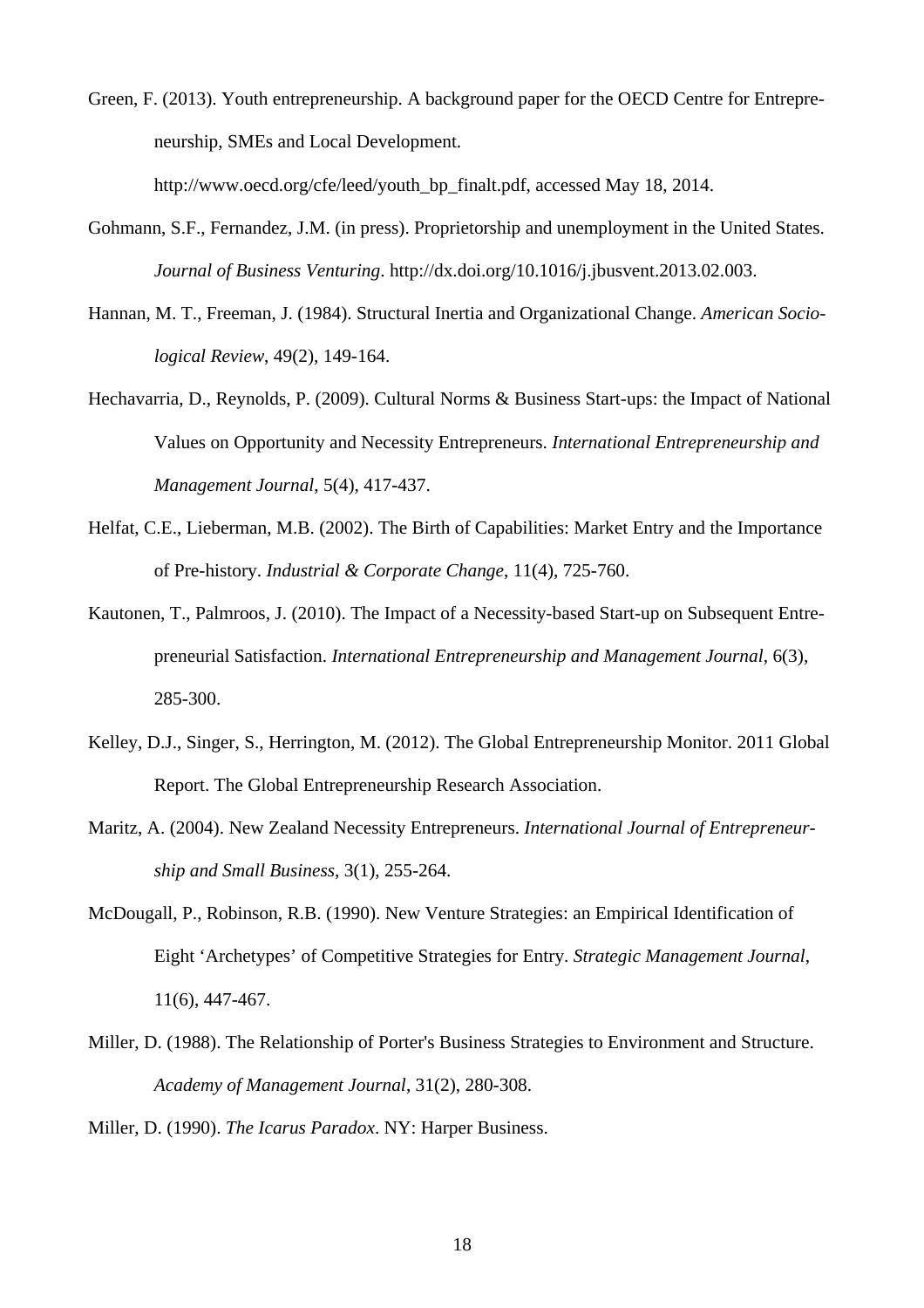- Miles, R.E., Snow, C.C. (1978). *Organizational Strategy, Structure, and Process*. McGraw-Hill, new York.
- Oaxaca, R. (1973). Male-Female Wage Differentials in Urban Labor Markets. *International Economic Review* 14, 693–709.
- Oaxaca, R., Ransom, M. (1994). On Discrimination and the Decomposition of Wage Differentials. *Journal of Econometrics* 61, 5–21.
- Ostgaard, T.A., Birley, S. (1994). Personal Networks and Firm Competitive Strategy—A Strategic of Coincidental Match? *Journal of Business Venturing*, 9(4), 281-305.
- Porter, M.E. (1980). *Competitive Strategy—Techniques for Analyzing Industries and Competitors*. Free Press, New York.

Porter, M.E. (2011). *The Competitive Advantage of Nations*. Free Press, New York.

- Reynolds, P.D., Bosma, N., Autio, E., Hunt, S, Bono, N. de, Servais, I., Lopez-Garcia, P., Chin, N. (2005). Global Entrepreneurship Monitor: Data Collection Design and Implementation 1998-2003. *Small Business Economics*, 24(3), 205-231.
- Silber, J., Weber, M. (1999). Labour Market Discrimination: Are There Significant Differences Between the Various Decomposition Procedures? *Applied Economics*, 31(3), 359-365.
- Solymossy, E. (1997). Push/Pull Motivation: Does it Matter in Terms of Venture Performance?, in: Reynolds, Paul, William D. Bygrave, Nancy C. Carter, S. Manigart, C. Mason, G. Meyer, and K. Shaver (eds.), *Frontiers of Entrepreneurship Research*. Babson Park: Babson College, 204-217.
- Sørensen, J.B. (2007). Bureaucracy and Entrepreneurship: Workplace Effects on Entrepreneurial Entry. *Administrative Science Quarterly*, 52(3), 387-412.
- Sørensen, J.B., Fassioto, M.A. (2011). Organizations as Fonts of Entrepreneurship. *Organization Science*, 22(5), 1322-1331.
- Stinchcombe, A. L. (1965). Organizations and Social Structure. *Handbook of Organizations*, 44(2), 142-193.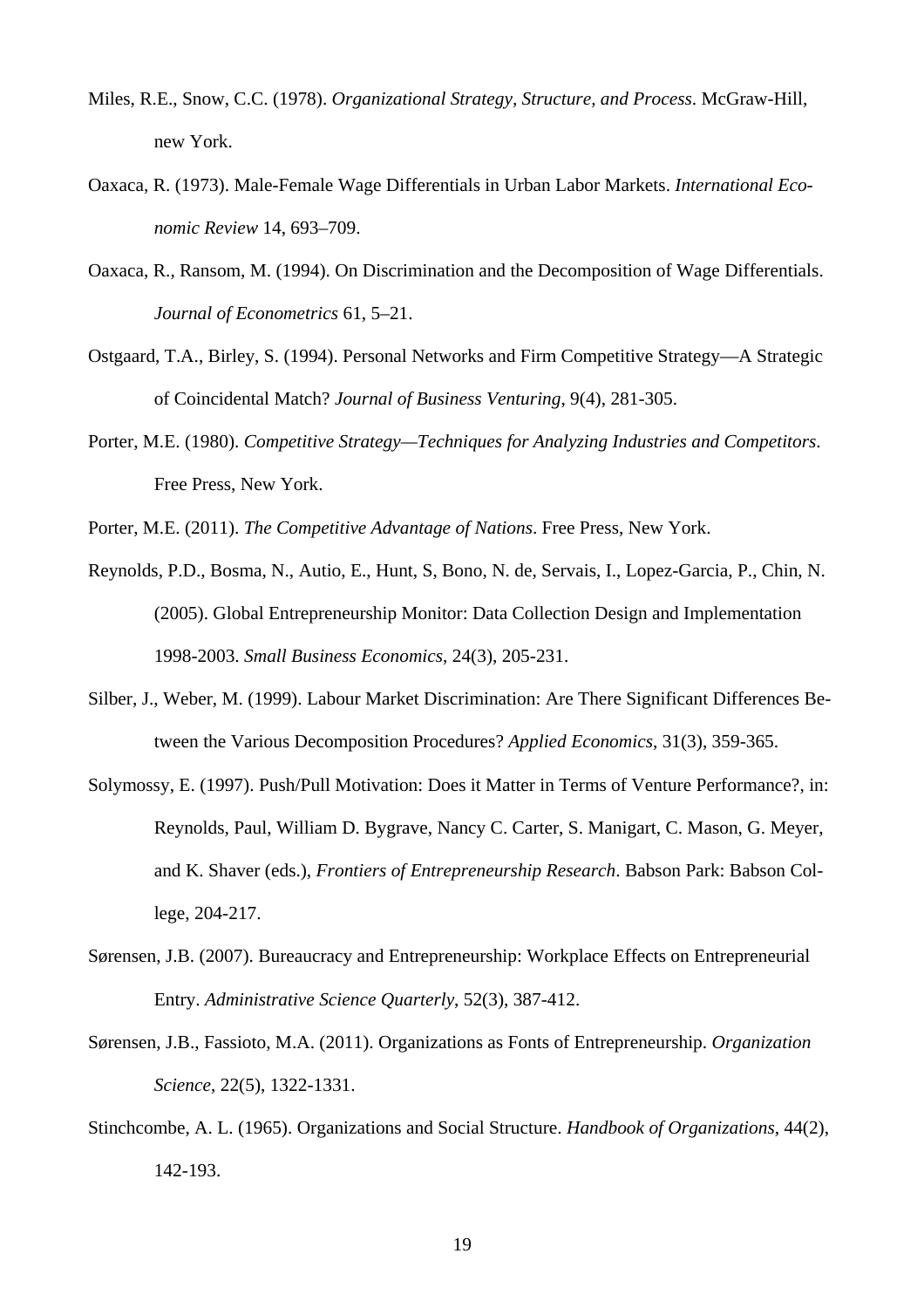Thornton, P. H. (1999). The Sociology of Entrepreneurship. *Annual Review of Sociology*, 25, 19-46.

- Williams, C.C. (2008). Beyond Necessity-driven Versus Opportunity-driven Entrepreneurship. A Study of Informal Entrepreneurs in England, Russia and Ukraine. *The International Journal of Entrepreneurship and Innovation*, 9(3), 157-165.
- Wong, P.K., Ho, Y.P., Autio, E. (2005). Entrepreneurship, Innovation and Economic Growth: Evidence from GEM data. *Small Business Economics*, 24(3), 335-350.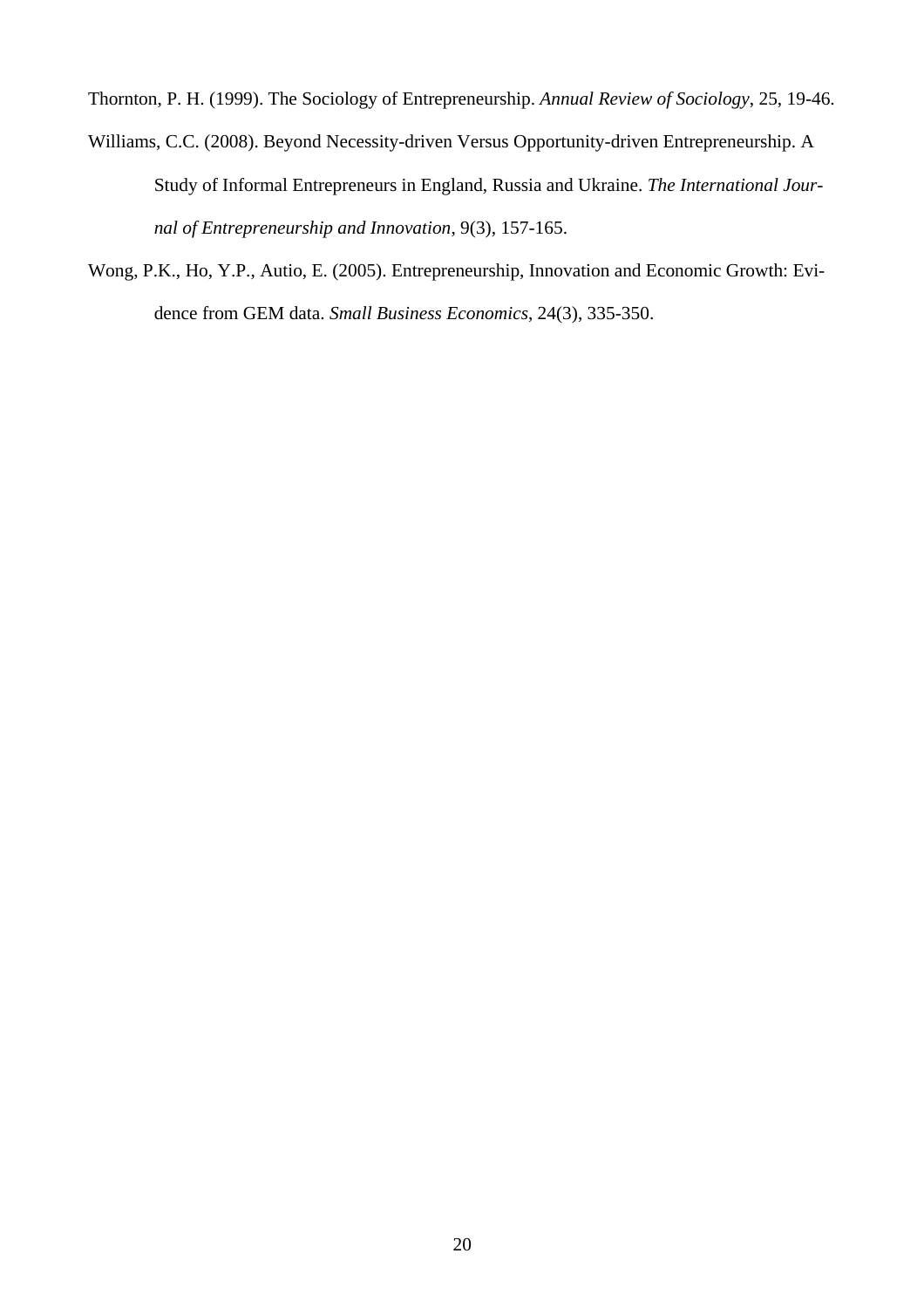#### **Tables to be inserted in the text**

#### **Table 1: Choice of competitive strategy**

| Table 1: Choice of competitive strategy |                                 |                  |                          |                  |
|-----------------------------------------|---------------------------------|------------------|--------------------------|------------------|
|                                         |                                 | All start-ups    | Necessity-based          | Other start-ups  |
|                                         |                                 | $(N=4,568$ obs.) | start-ups $(N=863$ obs.) | $(N=3,705$ obs.) |
| Differentiation                         | higher benefit at higher prices |                  |                          |                  |
| strategy                                | higher benefit at comparable    | 64.25%           | 55.85%                   | 66.21%           |
|                                         | or lower prices                 |                  |                          |                  |
|                                         | comparable performance at       | 19.15%           | 23.41%                   | 18.16%           |
|                                         | comparable prices               |                  |                          |                  |
|                                         | lower prices with comparable    |                  |                          |                  |
| Cost leadership                         | benefit                         | 16.59%           | 20.749%                  | 15.63%           |
| strategy                                | lower prices with lower bene-   |                  |                          |                  |
|                                         | fit                             |                  |                          |                  |

 $\chi^2$ -test for identity of strategy distribution between necessity-based and other start-ups: pvalue  $\chi^2(2) = 32.76$ , p-value = 0.00. Data source: KfW/ZEW Start-up Panel, survey wave 2008.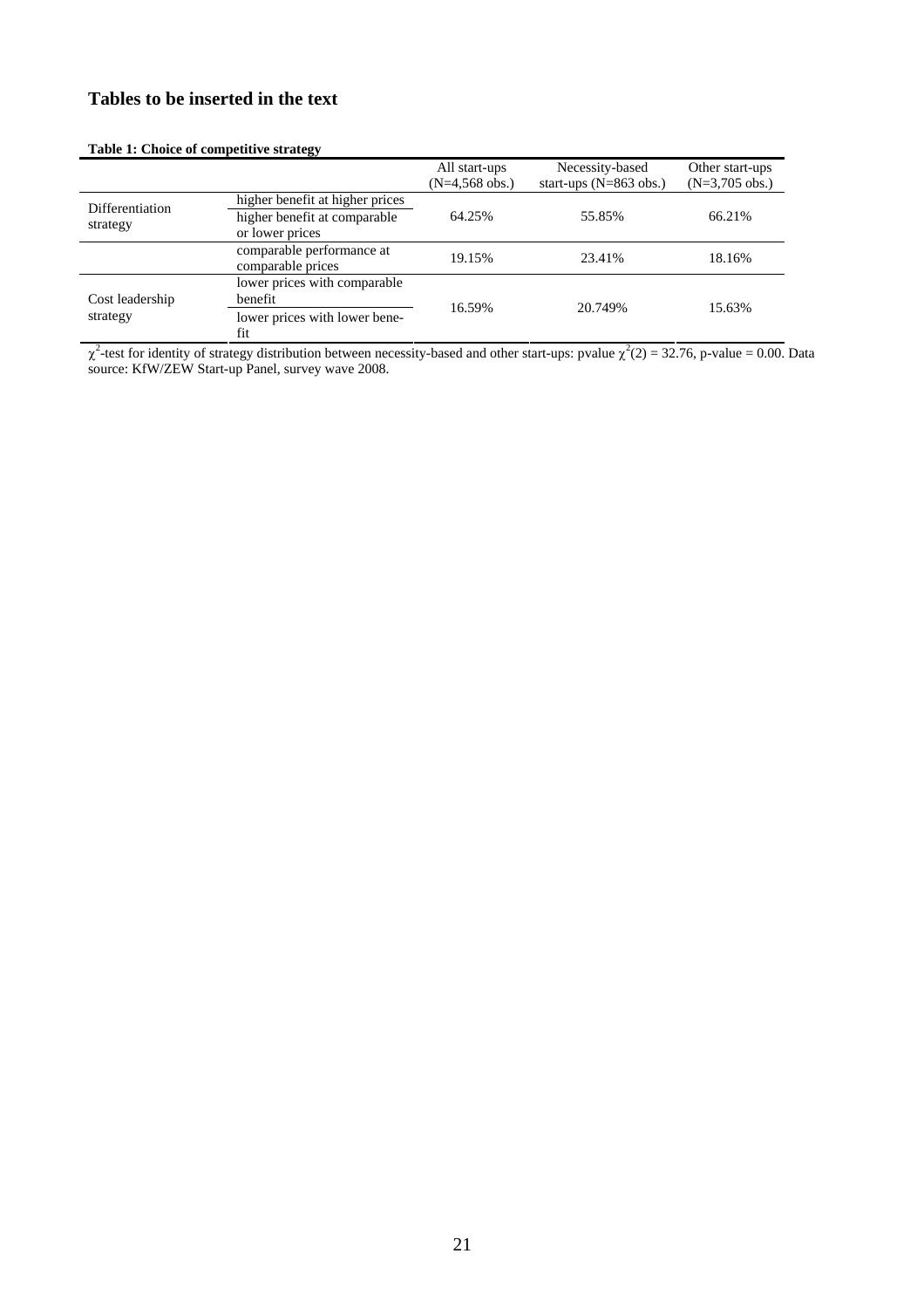| Table 2: Descriptive statistics: Necessity-based versus other start-ups |  |
|-------------------------------------------------------------------------|--|
|-------------------------------------------------------------------------|--|

| <b>D</b> Cacker<br>Tuve staustics. Trecessity | -разси уствия опист знатичиря<br>All start-ups | Necessity-<br>based start-ups | Other<br>start-ups | Significance <sup>a)</sup><br>of $(2)-(3)$ |
|-----------------------------------------------|------------------------------------------------|-------------------------------|--------------------|--------------------------------------------|
|                                               | (1)                                            | (2)                           | (3)                | (4)                                        |
| At least one female entrepreneur              | 18.32                                          | 19.70                         | 18.00              |                                            |
| Age of oldest entrepreneur                    |                                                |                               |                    |                                            |
| < 25                                          | 3.44                                           | 1.39                          | 3.91               | ***                                        |
| $25 - 34$                                     | 27.17                                          | 20.63                         | 28.69              | ***                                        |
| $35 - 44$                                     | 38.11                                          | 38.01                         | 38.14              |                                            |
| $45 - 54$                                     | 22.85                                          | 29.43                         | 21.32              | ***                                        |
| $>= 55$                                       | 8.43                                           | 10.54                         | 7.94               | $**$                                       |
| At least one entrepreneur with foreign origin | 8.54                                           | 8.46                          | 8.56               |                                            |
| Highest educational attainment                |                                                |                               |                    |                                            |
| None                                          | 3.31                                           | 3.01                          | 3.37               |                                            |
| Vocational training                           | 32.62                                          | 42.99                         | 30.20              | ***                                        |
| Master craftsman                              | 24.17                                          | 26.19                         | 23.70              |                                            |
| University degree                             | 39.91                                          | 27.81                         | 42.73              | ***                                        |
| Labor market status before start-up           |                                                |                               |                    |                                            |
| Employees                                     | 52.98                                          | 45.19                         | 54.79              | ***                                        |
| Self-employed                                 | 19.09                                          | 7.18                          | 21.86              | ***                                        |
| Unemployed                                    | 17.73                                          | 40.56                         | 12.42              | ***                                        |
| Out of labor force                            | 10.20                                          | 7.07                          | 10.93              | ***                                        |
| Positive entrepreneurial experience           | 21.08                                          | 9.85                          | 23.70              | ***                                        |
| Negative entrepreneurial experience           | 14.05                                          | 11.01                         | 14.76              | ***                                        |
| Years of industry experience                  |                                                |                               |                    |                                            |
| $\leq$ 5                                      | 18.85                                          | 18.19                         | 19.00              |                                            |
| $6 - 10$                                      | 23.38                                          | 18.66                         | 24.48              | ***                                        |
| $11 - 20$                                     | 37.30                                          | 35.23                         | 37.79              |                                            |
|                                               | 20.47                                          | 27.93                         | 18.73              | ***                                        |
| >20                                           | 26.90                                          | 15.06                         | 29.66              | ***                                        |
| Team start-up                                 | 24.19                                          | 13.09                         | 26.77              | ***                                        |
| R&D activity                                  | 16.29                                          | 10.20                         | 17.71              | ***                                        |
| Market novelty                                |                                                |                               |                    |                                            |
| Industry                                      |                                                |                               |                    |                                            |
| Cutting-edge technology manufacturing         | 5.49                                           | 4.75                          | 5.67               | ***                                        |
| High-technology manufacturing                 | 4.88                                           | 3.36                          | 5.24               |                                            |
| Technology-intensive services                 | 20.93                                          | 22.48                         | 20.57              | ***                                        |
| Software                                      | 9.02                                           | 3.94                          | 10.20              |                                            |
| Non-high-tech manufacturing                   | 10.79                                          | 11.24                         | 10.69              |                                            |
| Skill-intensive services                      | 6.96                                           | 5.45                          | 7.31               | **<br>$\ast$                               |
| Other business-oriented services              | 5.74                                           | 7.07                          | 5.43               |                                            |
| Consumer-oriented services                    | 10.44                                          | 7.76                          | 11.07              | ***                                        |
| Construction                                  | 11.87                                          | 18.19                         | 10.39              | ***                                        |
| Wholesale and retail trade                    | 13.88                                          | 15.76                         | 13.44              | $\ast$                                     |
| Start-up with employees                       | 63.11                                          | 53.77                         | 65.29              | ***                                        |
| Number of competitors                         |                                                |                               |                    |                                            |
| < 6                                           | 23.95                                          | 17.61                         | 25.43              | ***                                        |
| $6 - 20$                                      | 20.69                                          | 19.93                         | 20.86              |                                            |
| $>20\,$                                       | 55.36                                          | 62.46                         | 53.71              | ***                                        |
| Year of foundation                            |                                                |                               |                    |                                            |
| 2005                                          | 32.18                                          | 38.24                         | 30.77              | ***                                        |
| 2006                                          | 36.06                                          | 35.57                         | 36.17              |                                            |
| 2007                                          | 31.76                                          | 26.19                         | 33.06              | ***                                        |
| Number of start-ups                           | 4,568                                          | 863                           | 3,705              |                                            |

Shares of start-ups in percent. a)  $\chi^2$ -tests for identity of shares between necessity-based and other start-ups. \*/\*\*/\*\*\* indicate 10%/5%/1% level of significance. Data source: KfW/ZEW Start-up Panel, survey wave 2008.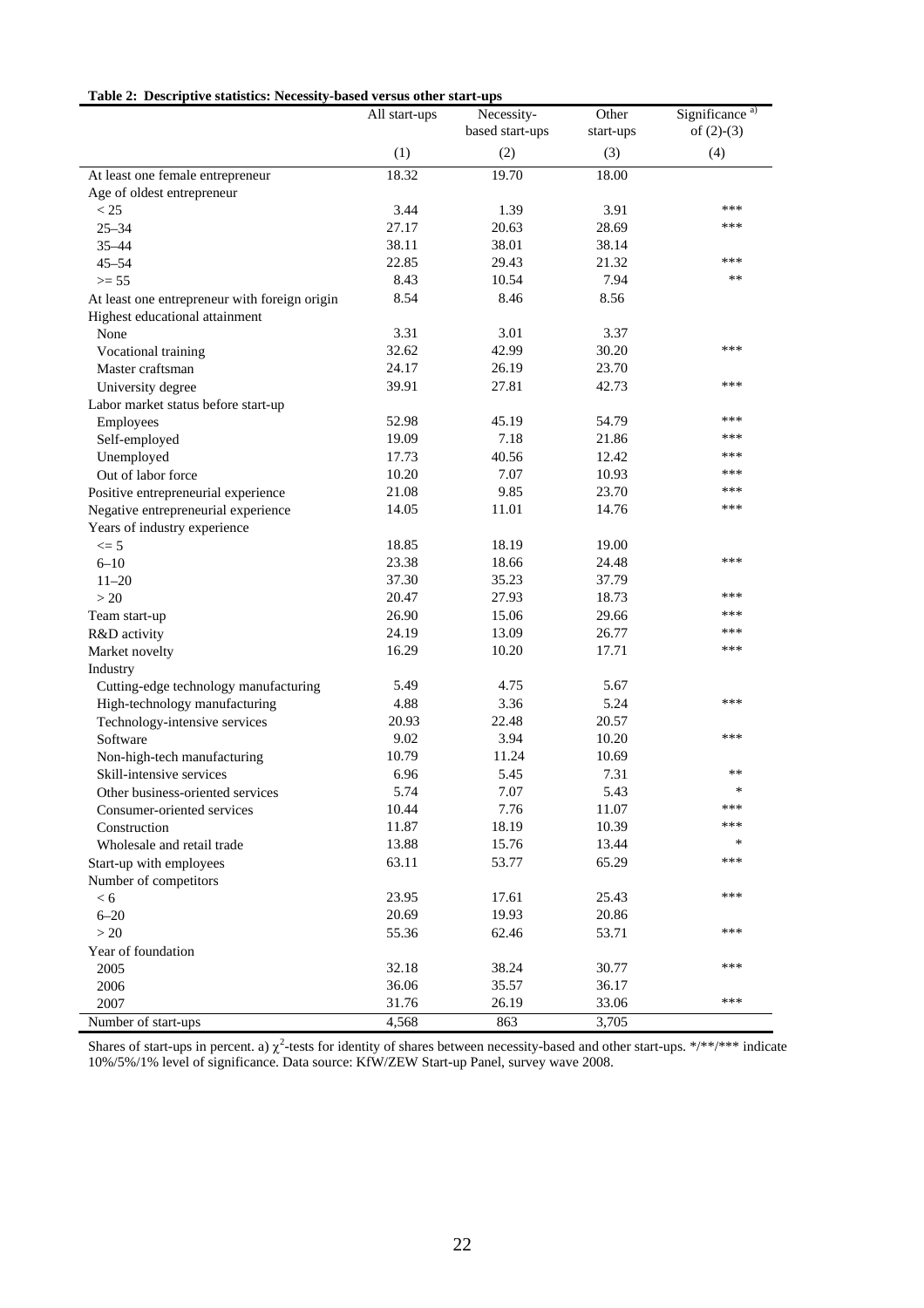#### **Table 3: Choice of competitive strategy: Probit regressions I**

| Dependent variable                            | Differentiation strategy (Differentiation strategy s=1, any other strategy s=0) |                   |               |                   |             |                               |                 |                     |                  |
|-----------------------------------------------|---------------------------------------------------------------------------------|-------------------|---------------|-------------------|-------------|-------------------------------|-----------------|---------------------|------------------|
|                                               |                                                                                 | (1) All start-ups |               | (2) All start-ups |             | (3) Necessity-based start-ups |                 | (4) Other start-ups |                  |
|                                               | ds/dx                                                                           | std. err.         |               | ds/dx             | std. err.   | ds/dx                         | std. err.       | ds/dx               | std. err.        |
| Necessity-based start-up                      |                                                                                 |                   |               | $-0.044$          | $0.019**$   |                               |                 |                     |                  |
| At least one female entrepreneur              | 0.021                                                                           | 0.019             |               | 0.023             | 0.019       | 0.085                         | 0.044<br>$\ast$ | 0.010               | 0.021            |
| Age of oldest entrepreneur                    |                                                                                 |                   |               |                   |             |                               |                 |                     |                  |
| $<$ 25                                        | $-0.008$                                                                        | 0.042             |               | $-0.014$          | 0.042       | $-0.053$                      | 0.139           | $-0.004$            | 0.044            |
| 25-34                                         | 0.016                                                                           | 0.018             |               | 0.013             | 0.019       | $-0.020$                      | 0.048           | 0.018               | 0.020            |
| $45 - 54$                                     | $-0.027$                                                                        | 0.019             |               | $-0.024$          | 0.019       | $-0.065$                      | 0.043           | $-0.015$            | 0.022            |
| $>=55$                                        | $-0.040$                                                                        | 0.029             |               | $-0.035$          | 0.029       | $-0.074$                      | 0.062           | $-0.022$            | 0.033            |
| At least one entrepreneur with foreign origin | $-0.051$                                                                        | $0.026$ *         |               | $-0.050$          | $0.026*$    | $-0.031$                      | 0.063           | $-0.053$            | 0.029<br>$\ast$  |
| Highest educational attainment                |                                                                                 |                   |               |                   |             |                               |                 |                     |                  |
| None                                          | 0.024                                                                           | 0.041             |               | 0.024             | 0.041       | 0.090                         | 0.095           | 0.023               | 0.045            |
| Master craftsman                              | 0.008                                                                           | 0.020             |               | 0.006             | 0.020       | $-0.018$                      | 0.042           | 0.014               | 0.022            |
| University degree                             | 0.030                                                                           | 0.018             |               | 0.027             | 0.018       | $-0.009$                      | 0.044           | 0.035               | 0.020            |
| Labor market status before start-up           |                                                                                 |                   |               |                   |             |                               |                 |                     |                  |
| Self-employed                                 | 0.015                                                                           | 0.023             |               | 0.013             | 0.023       | 0.028                         | 0.071           | 0.006               | 0.024            |
| Unemployed                                    | $-0.012$                                                                        | 0.019             |               | $-0.001$          | 0.020       | 0.029                         | 0.037           | $-0.013$            | 0.024            |
| Out of labor force                            | $-0.053$                                                                        | 0.026             | 米             | $-0.053$          | $0.026$ **  | 0.060                         | 0.070           | $-0.072$            | 0.028<br>**      |
| Positive entrepreneurial experience           | 0.038                                                                           | 0.021             | $\ast$        | 0.036             | $0.021$ *   | 0.035                         | 0.061           | 0.038               | 0.023<br>$\gg$   |
| Negative entrepreneurial experience           | 0.020                                                                           | 0.021             |               | 0.019             | 0.021       | $-0.034$                      | 0.056           | 0.029               | 0.022            |
| Years of industry experience                  |                                                                                 |                   |               |                   |             |                               |                 |                     |                  |
| $6 - 10$                                      | $-0.015$                                                                        | 0.022             |               | $-0.015$          | 0.022       | $-0.030$                      | 0.056           | $-0.017$            | 0.024            |
| $11-20$                                       | $-0.001$                                                                        | 0.021             |               | $-0.002$          | 0.021       | 0.031                         | 0.052           | $-0.012$            | 0.023            |
| $>20$                                         | $-0.008$                                                                        | 0.026             |               | $-0.007$          | 0.026       | $-0.008$                      | 0.058           | $-0.001$            | 0.028            |
| Team start-up                                 | 0.012                                                                           | 0.018             |               | 0.010             | 0.018       | 0.043                         | 0.050           | 0.003               | 0.019            |
| R&D activity                                  | 0.081                                                                           | 0.018             | ***           | 0.080             | $0.018$ *** | $-0.001$                      | 0.055           | 0.091               | $* * *$<br>0.019 |
| Market novelty                                | 0.069                                                                           | 0.020             | ***           | 0.068             | $0.020$ *** | 0.086                         | 0.058           | 0.062               | 0.021<br>***     |
| Industry                                      |                                                                                 |                   |               |                   |             |                               |                 |                     |                  |
| Cutting-edge technology manuf.                | $-0.071$                                                                        | 0.038             | $\ast$        | $-0.070$          | $0.038*$    | 0.059                         | 0.099           | $-0.092$            | 0.041<br>**      |
| High-technology manufacturing                 | $-0.108$                                                                        | 0.040             | ***           | $-0.108$          | $0.040$ *** | $-0.116$                      | 0.116           | $-0.109$            | ***<br>0.042     |
| Technology-intensive services                 | $-0.063$                                                                        | 0.027             | $\ast$        | $-0.060$          | $0.027$ **  | 0.047                         | 0.073           | $-0.082$            | 0.029<br>***     |
| Software                                      | $-0.033$                                                                        | 0.032             |               | $-0.033$          | 0.032       | 0.154                         | 0.099           | $-0.055$            | 0.034            |
| Non-high-tech manufacturing                   | $-0.095$                                                                        | 0.030             | ***           | $-0.092$          | $0.030$ *** | $-0.103$                      | 0.081           | $-0.083$            | 0.032<br>***     |
| Skill-intensive services                      | $-0.059$                                                                        | 0.034             | $\,$ $\,$     | $-0.058$          | $0.034*$    | $-0.104$                      | 0.097           | $-0.048$            | 0.036            |
| Other business-oriented services              | $-0.089$                                                                        | 0.036             | $\ast$ $\ast$ | $-0.085$          | $0.036$ **  | 0.041                         | 0.088           | $-0.119$            | 0.040<br>***     |
| Construction                                  | $-0.207$                                                                        | 0.031             | ***           | $-0.202$          | $0.031$ *** | $-0.148$                      | 0.078<br>$\ast$ | $-0.210$            | 0.034<br>***     |
| Wholesale and retail trade                    | $-0.101$                                                                        | 0.028             | ***           | $-0.099$          | $0.028$ *** | $-0.092$                      | 0.074           | $-0.098$            | 0.030<br>***     |
| Start-up with employees                       | 0.062                                                                           | 0.016             | ***           | 0.061             | $0.016$ *** | 0.081                         | 0.036<br>**     | 0.054               | 0.017<br>***     |
| Competition                                   |                                                                                 |                   |               |                   |             |                               |                 |                     |                  |
| $< 6$ competitors                             | 0.044                                                                           | 0.018             | $\ast\ast$    | 0.043             | $0.018$ **  | $-0.003$                      | 0.046           | 0.050               | 0.019<br>***     |
| 6-20 competitors                              | 0.024                                                                           | 0.018             |               | 0.023             | 0.018       | 0.035                         | 0.044           | 0.021               | 0.020            |
| Founded in year 2006                          | 0.023                                                                           | 0.017             |               | 0.022             | 0.017       | 0.011                         | 0.039           | 0.025               | 0.019            |
| Founded in year 2007                          | 0.017                                                                           | 0.018             |               | 0.014             | 0.018       | 0.084                         | $0.043$ **      | 0.002               | 0.019            |
| Number of observations                        |                                                                                 | 4.568             |               | 4.568             |             | 863                           |                 |                     | 3,705            |
| Log pseudolikelihood                          |                                                                                 | $-2,862.98$       |               | $-2,860.25$       |             | $-563.97$                     |                 |                     | $-2276.85$       |
| Pseudo R <sup>2</sup>                         |                                                                                 | 0.0387            |               | 0.0396            |             | 0.0478                        |                 | 0.0393              |                  |

Coefficients show average marginal effects. \*/\*\*/\*\*\* indicate 10%/5%/1% level of significance. An additional control variable indicating firms promoted by KfW is included. Data source: KfW/ZEW Start-up Panel, survey wave 2008.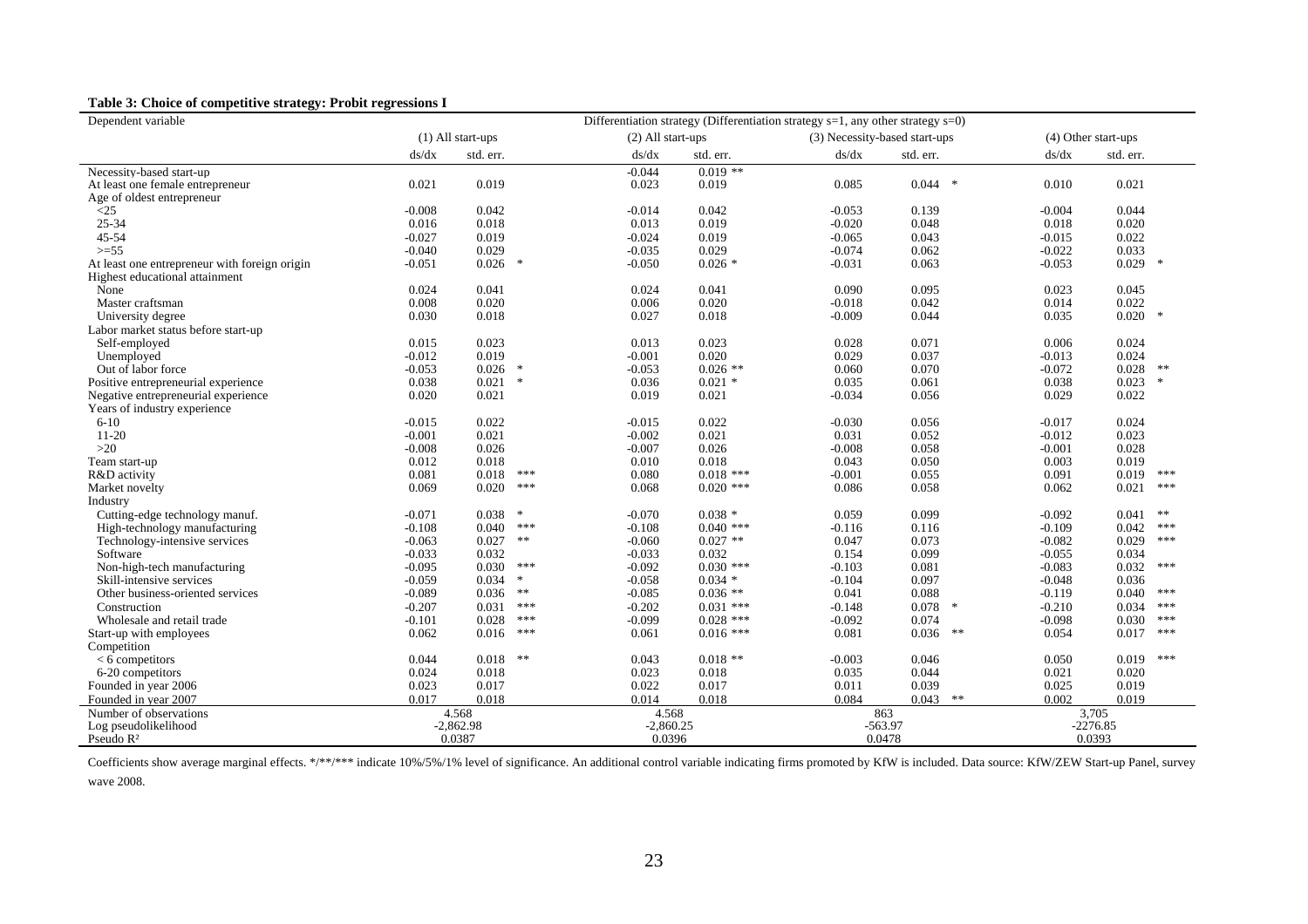#### **Table 4 Choice of competitive strategy: Probit regressions II**

|                                                                            | Cost leadership strategy (Cost leadership strategy s=1, any other strategy s=0) |                         |                   |                                |                               |                     |                     |                     |
|----------------------------------------------------------------------------|---------------------------------------------------------------------------------|-------------------------|-------------------|--------------------------------|-------------------------------|---------------------|---------------------|---------------------|
|                                                                            | $(1)$ All start-ups                                                             |                         |                   | $(2)$ All start-ups            | (3) Necessity-based start-ups |                     | (4) Other start-ups |                     |
|                                                                            | ds/dx                                                                           | std. err.               | ds/dx             | std. err.                      | ds/dx                         | std. err.           | ds/dx               | std. err.           |
| Necessity-based start-up<br>At least one female entrepreneur               | $-0.051$                                                                        | $0.013$ ***             | 0.036<br>$-0.052$ | $0.016$ **<br>$0.013$ ***      | $-0.067$                      | $\ast$<br>0.033     | $-0.051$            | 0.014<br>***        |
| Age of oldest entrepreneur                                                 |                                                                                 |                         |                   |                                |                               |                     |                     |                     |
| <25                                                                        | 0.069                                                                           | $0.036$ *               | 0.076             | $0.037$ **                     | $-0.031$                      | 0.091               | 0.087               | 0.039<br>**         |
| 25-34                                                                      | 0.014                                                                           | 0.015                   | 0.016             | 0.015                          | 0.039                         | 0.040               | 0.015               | 0.016               |
| 45-54                                                                      | 0.016                                                                           | 0.015                   | 0.013             | 0.015                          | 0.042                         | 0.035               | 0.007               | 0.017               |
| $>=55$                                                                     | 0.014                                                                           | 0.022                   | 0.011             | 0.022                          | 0.001                         | 0.046               | 0.014               | 0.025               |
| At least one entrepreneur with foreign origin                              | 0.031                                                                           | 0.021                   | 0.030             | 0.021                          | 0.000                         | 0.049               | 0.033               | 0.023               |
| Highest educational attainment                                             |                                                                                 |                         |                   |                                |                               |                     |                     |                     |
| None                                                                       | $-0.014$                                                                        | 0.030                   | $-0.015$          | 0.030                          | 0.073                         | 0.083               | $-0.040$            | 0.031               |
| Master craftsman                                                           | $-0.008$                                                                        | 0.015                   | $-0.007$          | 0.015                          | 0.065                         | 0.035<br>$\ast$     | $-0.029$            | 0.017<br>$\ast$     |
| University degree                                                          | $-0.011$                                                                        | 0.014                   | $-0.008$          | 0.015                          | 0.027                         | 0.035               | $-0.018$            | 0.016               |
| Labor market status before                                                 |                                                                                 |                         |                   |                                |                               |                     |                     |                     |
| Self-employed                                                              | $-0.014$                                                                        | 0.017                   | $-0.013$          | 0.018                          | 0.037                         | 0.063               | $-0.014$            | 0.018               |
| Unemployed                                                                 | 0.012                                                                           | 0.015<br>冰冰             | 0.004             | 0.015<br>**                    | $-0.041$                      | 0.030               | 0.027               | 0.019<br>$\ast\ast$ |
| Out of labor force                                                         | 0.044                                                                           | 0.021<br>0.017          | 0.044<br>0.001    | 0.021<br>0.017                 | $-0.024$<br>$-0.020$          | 0.056<br>0.047      | 0.057<br>0.004      | 0.023<br>0.018      |
| Positive entrepreneurial experience<br>Negative entrepreneurial experience | $-0.001$<br>0.017                                                               | 0.017                   | 0.018             | 0.017                          | 0.083                         | 0.050<br>$\ast$     | 0.007               | 0.018               |
| Years of industry experience                                               |                                                                                 |                         |                   |                                |                               |                     |                     |                     |
| $6 - 10$                                                                   | 0.009                                                                           | 0.017                   | 0.009             | 0.017                          | 0.014                         | 0.047               | 0.013               | 0.018               |
| $11 - 20$                                                                  | $-0.002$                                                                        | 0.017                   | $-0.001$          | 0.017                          | $-0.053$                      | 0.042               | 0.014               | 0.018               |
| >20                                                                        | 0.009                                                                           | 0.020                   | 0.008             | 0.020                          | 0.008                         | 0.049               | 0.005               | 0.022               |
| Team start-up                                                              | 0.015                                                                           | 0.015                   | 0.017             | 0.015                          | $-0.001$                      | 0.040               | 0.021               | 0.015               |
| R&D activity                                                               | $-0.042$                                                                        | $0.013$ ***             | $-0.041$          | $0.013$ ***                    | 0.007                         | 0.045               | $-0.047$            | ***<br>0.014        |
| Market novelty                                                             | $-0.021$                                                                        | 0.016                   | $-0.020$          | 0.016                          | $-0.008$                      | 0.047               | $-0.020$            | 0.016               |
| Industry                                                                   |                                                                                 |                         |                   |                                |                               |                     |                     |                     |
| Cutting-edge technology manuf.                                             | 0.065                                                                           | $0.029$ **              | 0.065             | $0.029$ **                     | 0.032                         | 0.071               | 0.071               | $\ast\ast$<br>0.031 |
| High-technology manufacturing                                              | 0.115                                                                           | $0.032$ ***             | 0.115             | $0.032$ ***                    | 0.179                         | 0.103<br>$\ast$     | 0.107               | ***<br>0.034        |
| Technology-intensive services                                              | 0.047                                                                           | 冰冰<br>0.019             | 0.046             | $0.019$ **                     | 0.007                         | 0.051               | 0.056               | ***<br>0.021        |
| Software                                                                   | 0.059                                                                           | $0.024$ **              | 0.059             | $0.024$ **                     | $-0.001$                      | 0.071               | 0.062               | 0.025<br>$\ast\ast$ |
| Non-high-tech manufacturing                                                | 0.079                                                                           | 0.023<br>***            | 0.077             | $0.023$ ***                    | 0.147                         | $\ast\ast$<br>0.063 | 0.057               | $\ast\ast$<br>0.024 |
| Skill-intensive services                                                   | 0.075                                                                           | ***<br>0.026            | 0.075             | ***<br>0.026                   | 0.161                         | 0.081               | 0.056               | $\ast\ast$<br>0.026 |
| Other business-oriented services                                           | 0.082                                                                           | 0.028<br>***            | 0.080             | ***<br>0.028                   | 0.067                         | 0.068               | 0.084               | ***<br>0.030        |
| Construction                                                               | 0.066                                                                           | 0.022<br>***<br>$* * *$ | 0.062             | 0.022<br>***<br>$\ast\ast\ast$ | 0.028                         | 0.053<br>$* * *$    | 0.075               | ***<br>0.024<br>*** |
| Wholesale and retail trade                                                 | 0.103                                                                           | 0.021                   | 0.101             | 0.021                          | 0.159                         | 0.059<br>***        | 0.088               | 0.022<br>***        |
| Start-up with employees                                                    | $-0.060$                                                                        | $0.013$ ***             | $-0.059$          | $0.012$ ***                    | $-0.110$                      | 0.030               | $-0.047$            | 0.014               |
| Competition<br>$<$ 6 competitors                                           | $-0.018$                                                                        | 0.014                   | $-0.017$          | 0.014                          | $-0.004$                      | 0.037               | $-0.018$            | 0.015               |
| 6-20 competitors                                                           | $-0.024$                                                                        | $0.014$ *               | $-0.023$          | $0.014$ *                      | $-0.035$                      | 0.035               | $-0.018$            | 0.015               |
| Founded in year 2006                                                       | 0.009                                                                           | 0.013                   | 0.010             | 0.013                          | 0.033                         | 0.033               | 0.003               | 0.014               |
| Founded in year 2007                                                       | 0.007                                                                           | 0.014                   | 0.009             | 0.014                          | $-0.027$                      | 0.033               | 0.013               | 0.015               |
| Number of start-ups                                                        |                                                                                 | 4,568                   |                   | 4,568                          | 863                           |                     |                     | 3,705               |
| Log pseudolikelihood                                                       |                                                                                 | $-1,988.13$             |                   | $-1,985.21$                    | $-409.34$                     |                     |                     | $-1,552.50$         |
| Pseudo R <sup>2</sup>                                                      |                                                                                 | 0.0315                  |                   | 0.0329                         | 0.0709                        |                     |                     | 0.0333              |

Coefficients show average marginal effects. \*/\*\*/\*\*\* indicate 10%/5%/1% level of significance. An additional control variable indicating firms promoted by KfW is included. Data source: KfW/ZEW Start-up Panel, survey wave 2008.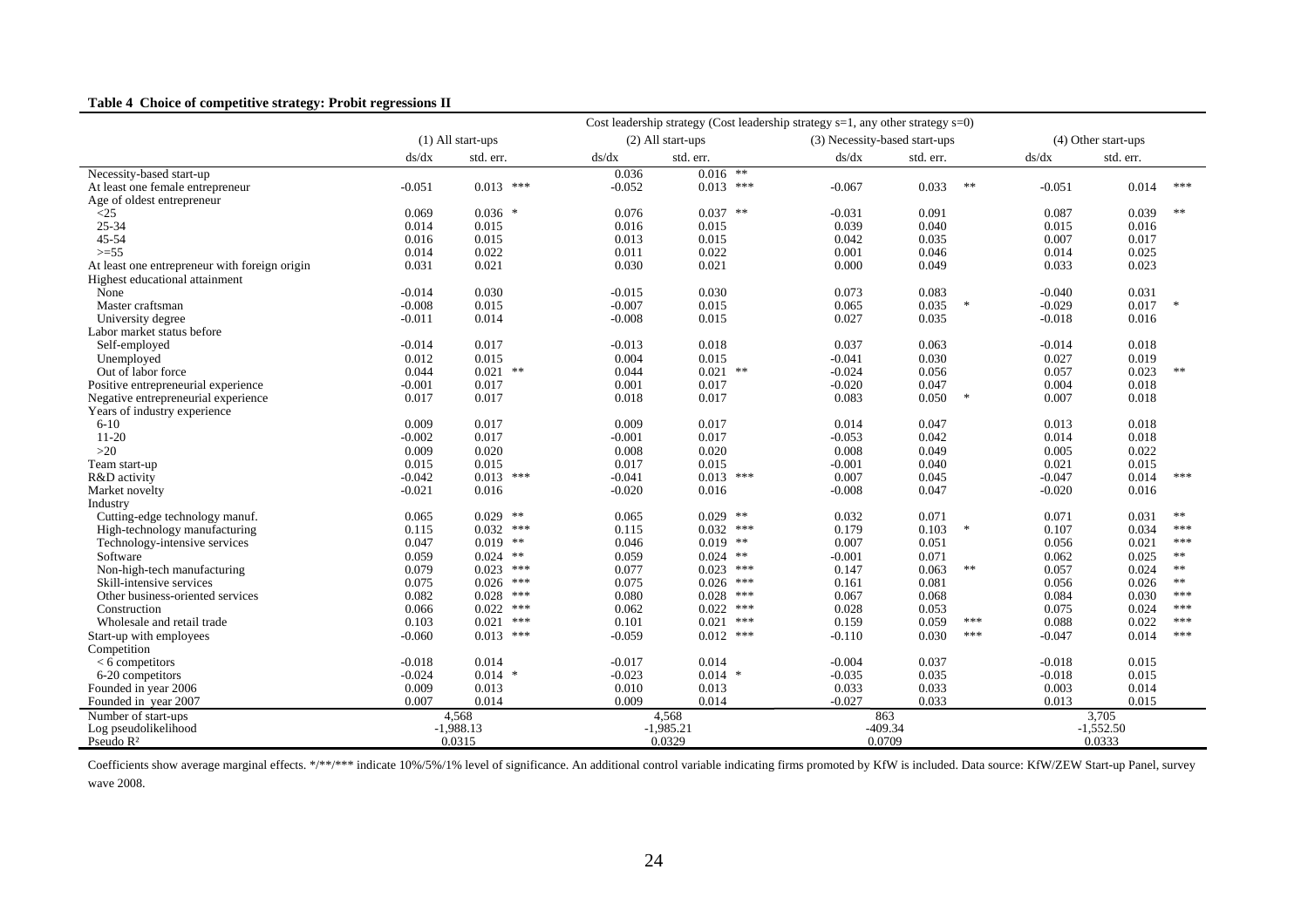| Table 5: Decomposition analysis for differences between necessity-based and other start-ups |  |  |
|---------------------------------------------------------------------------------------------|--|--|
|---------------------------------------------------------------------------------------------|--|--|

|                                          |                          | (I)<br>Differentiation vs. any other strategy | (II)<br>Cost leadership vs. any other strategy |                       |  |
|------------------------------------------|--------------------------|-----------------------------------------------|------------------------------------------------|-----------------------|--|
| Predicted propensity for strategy choice |                          |                                               |                                                |                       |  |
| necessity-based start-ups                |                          | 0.558                                         |                                                | 0.207                 |  |
| other start-ups                          | 0.662                    |                                               |                                                | 0.156                 |  |
| Difference                               | $-0.104$                 |                                               | 0.051                                          |                       |  |
|                                          |                          |                                               |                                                |                       |  |
| counterfactual according to equation     | (2a)                     | (2b)                                          | (2a)                                           | (2b)                  |  |
| characteristics effect                   | $-0.045$<br>$(0.019)$ ** | $-0.048$<br>$(0.010)$ ***                     | 0.000<br>(0.016)                               | 0.018<br>$(0.008)$ ** |  |
|                                          | 43.3%                    | 46.6%                                         | 0.2%                                           | 34.5%                 |  |
| coefficients effect                      | $-0.059$                 | $-0.056$                                      | 0.051                                          | 0.034                 |  |
|                                          | $(0.025)$ **<br>56.7%    | $(0.020)$ ***<br>53.4%                        | $(0.024)$ **<br>99.8%                          | $(0.020)*$<br>65.5%   |  |

Bootstraped standard errors (100 replications) in parentheses. \*/\*\*/\*\*\* indicate 10%/5%/1% level of significance. Data source: KfW/ZEW Start-up Panel, survey wave 2008.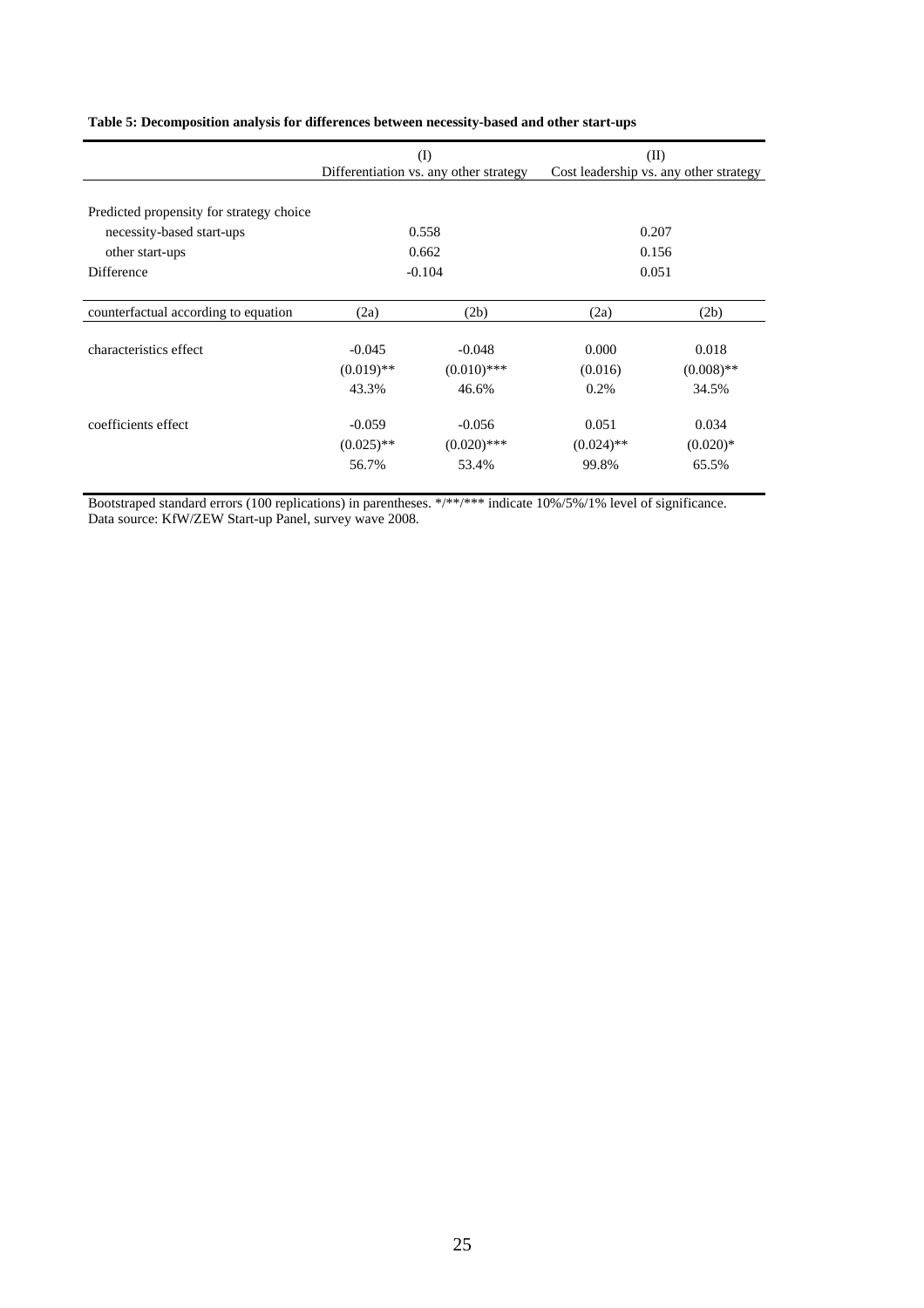### Appendix

#### **Table 6: Definition of variables**

| Variable                                                                      | Operationalization in the questionnaire                                                                                                                                                                                                                                                                                                                                                                                                                                                                                                                          |
|-------------------------------------------------------------------------------|------------------------------------------------------------------------------------------------------------------------------------------------------------------------------------------------------------------------------------------------------------------------------------------------------------------------------------------------------------------------------------------------------------------------------------------------------------------------------------------------------------------------------------------------------------------|
| Strategy of market entry                                                      | Which of the following five brief descriptions represents the 'customer-value to price ratio' of<br>your products and services in comparison to your main competitors? [Answers: (1) higher benefit<br>at higher prices, (2) higher benefit at comparable or lower prices, (3) comparable benefit at compa-<br>rable prices, (4) lower prices at comparable benefit, (5) lower prices for lower benefit]                                                                                                                                                         |
| Necessity-based start-up                                                      | What was the main reason for the (members of the team of) founders to become self-employed?<br>[Necessity motives include the following answers: (1) no appropriate alternative in dependent<br>employment, (2) escape from unemployment. Answers classifying non-necessity start-ups:<br>(3) working self-determinedly, (4) realization of a specific business idea, (5) discovery of a market<br>niche, (6) enforcement by a former employer, (7) tax advantages.]                                                                                             |
| At least one female entrepre-<br>neur                                         | Is the founder male or female? / How many of the founders are female?                                                                                                                                                                                                                                                                                                                                                                                                                                                                                            |
| Age of the oldest entrepreneur<br>(in years)                                  | In which year was the founder born? / Please indicate the age of each of the founders.                                                                                                                                                                                                                                                                                                                                                                                                                                                                           |
| At least on entrepreneur with<br>foreign origin                               | Which national origin does (do) the founder(s) have?                                                                                                                                                                                                                                                                                                                                                                                                                                                                                                             |
| Highest educational attain-<br>ment<br>Labor market status before<br>start-up | Which is the highest professional qualification that the founder(s) has (have) acquired? [Tertiary<br>education institutions comprise technical colleges, full universities, and doctoral programs.]<br>What was the employment situation of the founder(s) at the time of or immediately before the<br>business start-up? If more than one answer applies, please choose the most suitable. [Answers:<br>self-employed, employed by a private enterprise, employed by a public enterprise/in public ser-<br>vices, unemployed, neither employed nor unemployed] |
| Positive entrepreneurial ex-<br>perience                                      | Has (one of) the founder(s) already founded one or more firms before the recent start-up? What<br>happened to those firms? [Answers: old firm continues to exist, was handed over to a family<br>member or a successor, or was sold.]                                                                                                                                                                                                                                                                                                                            |
| Negative entrepreneurial ex-<br>perience                                      | Has (one of) the founder(s) already founded one or more firms before the recent start-up? What<br>happened to these firms? [Answers: old firm closed due to insolvency, closed without insolvency<br>proceedings. Positive and negative experience are non-exclusive.]                                                                                                                                                                                                                                                                                           |
| Years of industry experience                                                  | How many years of work experience in the industry of the start-up has got the founder (with the<br>longest industry experience) up until now?                                                                                                                                                                                                                                                                                                                                                                                                                    |
| Team start-up                                                                 | Was your firm set up by one single founder or by a team of several founders, owners, or share-<br>holders?                                                                                                                                                                                                                                                                                                                                                                                                                                                       |
| Start-up with employees                                                       | How many employees worked in your firm by 31/12/200X? [Information transformed into a<br>dummy variable whether the start-up employs staff or not.]                                                                                                                                                                                                                                                                                                                                                                                                              |
| R&D activity                                                                  | Does your enterprise do research and development—be it continuously or occasionally? [Answers:<br>yes, continuously; yes, occasionally; no]                                                                                                                                                                                                                                                                                                                                                                                                                      |
| Market novelty                                                                | Let us take a look at the whole range of products and services of your firm. Are there any products<br>or services that you were the first to introduce to the—regional, national, or world-wide—market?                                                                                                                                                                                                                                                                                                                                                         |
| Industry                                                                      | Not asked during the interview. Categorization determined by sampling.                                                                                                                                                                                                                                                                                                                                                                                                                                                                                           |
| Competition                                                                   | Please assess the number of your—domestic or foreign—competitors in your main market (for<br>your product or service with the highest turnover). [Answers: less than 6 main competitors, 6 to 20<br>competitors, more than 20 competitors.]                                                                                                                                                                                                                                                                                                                      |
| Year of foundation                                                            | In which year was your firm established? [Specify the initial founding year, not a mere change of<br>ownership, name, or legal form.]                                                                                                                                                                                                                                                                                                                                                                                                                            |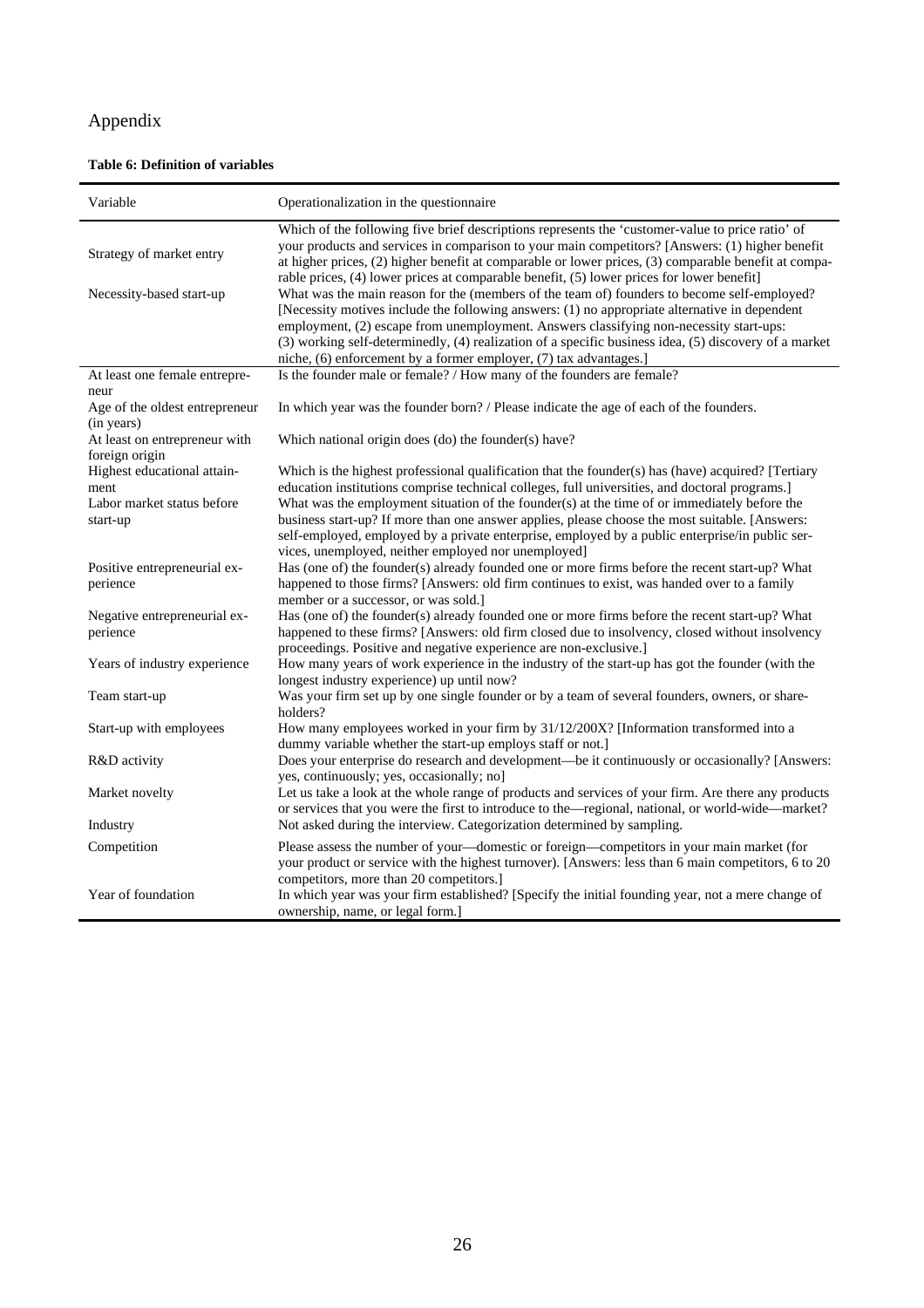| Table 7: Characteristics of necessity-based start-ups by chosen strategy |
|--------------------------------------------------------------------------|
|--------------------------------------------------------------------------|

| Neutral strat-<br>Significance of<br>Differentia-<br>Cost leader-<br>differences <sup>(a)</sup><br>tion<br>ship<br>egy<br>strategy<br>strategy<br>(2)<br>(4)<br>(1)<br>(3)<br>16.83<br>15.08<br>$**$<br>22.61<br>At least one female entrepreneur<br>Age of oldest entrepreneur<br>1.45<br>1.49<br>1.12<br>< 25<br>20.75<br>18.81<br>22.35<br>$25 - 34$<br>39.83<br>38.12<br>32.96<br>$35 - 44$<br>28.42<br>29.21<br>32.40<br>$45 - 54$<br>9.54<br>12.38<br>$>= 55$<br>11.17<br>8.71<br>7.92<br>8.38<br>At least one entrepreneur with foreign origin<br>Highest educational attainment<br>3.53<br>0.99<br>3.91<br>None<br>42.32<br>47.52<br>39.66<br>Vocational training<br>24.48<br>26.24<br>30.73<br>Master craftsman<br>29.67<br>25.25<br>25.70<br>University degree<br>Labor market status before start-up<br>44.19<br>45.54<br>Employees<br>47.49<br>4.46<br>7.68<br>8.94<br>Self-employed<br>40.04<br>44.55<br>37.43<br>Unemployed<br>8.09<br>6.15<br>Out of labor force<br>5.45<br>8.94<br>11.00<br>7.92<br>Positive entrepreneurial experience<br>10.79<br>8.42<br>14.53<br>Negative entrepreneurial experience<br>Years of industry experience<br>18.67<br>15.84<br>19.55<br>$\leq$ 5<br>18.88<br>16.83<br>20.11<br>$6 - 10$<br>$***$<br>36.93<br>38.12<br>27.37<br>$11 - 20$<br>>20<br>25.52<br>29.21<br>32.96<br>16.80<br>11.39<br>14.53<br>Team start-up<br>14.32<br>10.40<br>12.85<br>R&D activity<br>$***$<br>12.45<br>6.44<br>8.38<br>Market novelty<br>Industry<br>5.39<br>4.47<br>Cutting-edge technology manufacturing<br>3.47<br>2.90<br>2.97<br>5.03<br>High-technology manufacturing<br>∗<br>25.31<br>20.79<br>16.76<br>Technology-intensive services<br>$\ast$<br>Software<br>5.19<br>1.49<br>3.35<br>10.17<br>10.40<br>15.08<br>Non-high-tech manufacturing<br>4.77<br>8.38<br>4.46<br>Skill-intensive services<br>8.30<br>6.70<br>Other business-oriented services<br>4.46<br>4.47<br>8.71<br>8.42<br>Consumer-oriented services<br>∗<br>14.32<br>30.20<br>15.08<br>Construction<br>14.94<br>13.37<br>20.67<br>Wholesale and retail trade<br>***<br>57.88<br>54.95<br>41.34<br>Start-up with employees<br>Number of competitors<br>17.63<br>17.33<br>17.88<br>< 6<br>$6 - 20$<br>20.95<br>20.79<br>16.20<br>$>20$<br>61.41<br>61.88<br>65.92<br>Year of foundation<br>36.51<br>44.55<br>35.75<br>2005<br>2006<br>34.44<br>33.66<br>40.78<br>∗<br>2007<br>29.05<br>21.78<br>23.46 |                     |     |     | Necessity-based start-ups |  |
|-----------------------------------------------------------------------------------------------------------------------------------------------------------------------------------------------------------------------------------------------------------------------------------------------------------------------------------------------------------------------------------------------------------------------------------------------------------------------------------------------------------------------------------------------------------------------------------------------------------------------------------------------------------------------------------------------------------------------------------------------------------------------------------------------------------------------------------------------------------------------------------------------------------------------------------------------------------------------------------------------------------------------------------------------------------------------------------------------------------------------------------------------------------------------------------------------------------------------------------------------------------------------------------------------------------------------------------------------------------------------------------------------------------------------------------------------------------------------------------------------------------------------------------------------------------------------------------------------------------------------------------------------------------------------------------------------------------------------------------------------------------------------------------------------------------------------------------------------------------------------------------------------------------------------------------------------------------------------------------------------------------------------------------------------------------------------------------------------------------------------------------------------------------------------------------------------------------------------------------------------------------------------------------------------------------------------------------------------------------------------------------------------------------|---------------------|-----|-----|---------------------------|--|
|                                                                                                                                                                                                                                                                                                                                                                                                                                                                                                                                                                                                                                                                                                                                                                                                                                                                                                                                                                                                                                                                                                                                                                                                                                                                                                                                                                                                                                                                                                                                                                                                                                                                                                                                                                                                                                                                                                                                                                                                                                                                                                                                                                                                                                                                                                                                                                                                           |                     |     |     |                           |  |
|                                                                                                                                                                                                                                                                                                                                                                                                                                                                                                                                                                                                                                                                                                                                                                                                                                                                                                                                                                                                                                                                                                                                                                                                                                                                                                                                                                                                                                                                                                                                                                                                                                                                                                                                                                                                                                                                                                                                                                                                                                                                                                                                                                                                                                                                                                                                                                                                           |                     |     |     |                           |  |
|                                                                                                                                                                                                                                                                                                                                                                                                                                                                                                                                                                                                                                                                                                                                                                                                                                                                                                                                                                                                                                                                                                                                                                                                                                                                                                                                                                                                                                                                                                                                                                                                                                                                                                                                                                                                                                                                                                                                                                                                                                                                                                                                                                                                                                                                                                                                                                                                           |                     |     |     |                           |  |
|                                                                                                                                                                                                                                                                                                                                                                                                                                                                                                                                                                                                                                                                                                                                                                                                                                                                                                                                                                                                                                                                                                                                                                                                                                                                                                                                                                                                                                                                                                                                                                                                                                                                                                                                                                                                                                                                                                                                                                                                                                                                                                                                                                                                                                                                                                                                                                                                           |                     |     |     |                           |  |
|                                                                                                                                                                                                                                                                                                                                                                                                                                                                                                                                                                                                                                                                                                                                                                                                                                                                                                                                                                                                                                                                                                                                                                                                                                                                                                                                                                                                                                                                                                                                                                                                                                                                                                                                                                                                                                                                                                                                                                                                                                                                                                                                                                                                                                                                                                                                                                                                           |                     |     |     |                           |  |
|                                                                                                                                                                                                                                                                                                                                                                                                                                                                                                                                                                                                                                                                                                                                                                                                                                                                                                                                                                                                                                                                                                                                                                                                                                                                                                                                                                                                                                                                                                                                                                                                                                                                                                                                                                                                                                                                                                                                                                                                                                                                                                                                                                                                                                                                                                                                                                                                           |                     |     |     |                           |  |
|                                                                                                                                                                                                                                                                                                                                                                                                                                                                                                                                                                                                                                                                                                                                                                                                                                                                                                                                                                                                                                                                                                                                                                                                                                                                                                                                                                                                                                                                                                                                                                                                                                                                                                                                                                                                                                                                                                                                                                                                                                                                                                                                                                                                                                                                                                                                                                                                           |                     |     |     |                           |  |
|                                                                                                                                                                                                                                                                                                                                                                                                                                                                                                                                                                                                                                                                                                                                                                                                                                                                                                                                                                                                                                                                                                                                                                                                                                                                                                                                                                                                                                                                                                                                                                                                                                                                                                                                                                                                                                                                                                                                                                                                                                                                                                                                                                                                                                                                                                                                                                                                           |                     |     |     |                           |  |
|                                                                                                                                                                                                                                                                                                                                                                                                                                                                                                                                                                                                                                                                                                                                                                                                                                                                                                                                                                                                                                                                                                                                                                                                                                                                                                                                                                                                                                                                                                                                                                                                                                                                                                                                                                                                                                                                                                                                                                                                                                                                                                                                                                                                                                                                                                                                                                                                           |                     |     |     |                           |  |
|                                                                                                                                                                                                                                                                                                                                                                                                                                                                                                                                                                                                                                                                                                                                                                                                                                                                                                                                                                                                                                                                                                                                                                                                                                                                                                                                                                                                                                                                                                                                                                                                                                                                                                                                                                                                                                                                                                                                                                                                                                                                                                                                                                                                                                                                                                                                                                                                           |                     |     |     |                           |  |
|                                                                                                                                                                                                                                                                                                                                                                                                                                                                                                                                                                                                                                                                                                                                                                                                                                                                                                                                                                                                                                                                                                                                                                                                                                                                                                                                                                                                                                                                                                                                                                                                                                                                                                                                                                                                                                                                                                                                                                                                                                                                                                                                                                                                                                                                                                                                                                                                           |                     |     |     |                           |  |
|                                                                                                                                                                                                                                                                                                                                                                                                                                                                                                                                                                                                                                                                                                                                                                                                                                                                                                                                                                                                                                                                                                                                                                                                                                                                                                                                                                                                                                                                                                                                                                                                                                                                                                                                                                                                                                                                                                                                                                                                                                                                                                                                                                                                                                                                                                                                                                                                           |                     |     |     |                           |  |
|                                                                                                                                                                                                                                                                                                                                                                                                                                                                                                                                                                                                                                                                                                                                                                                                                                                                                                                                                                                                                                                                                                                                                                                                                                                                                                                                                                                                                                                                                                                                                                                                                                                                                                                                                                                                                                                                                                                                                                                                                                                                                                                                                                                                                                                                                                                                                                                                           |                     |     |     |                           |  |
|                                                                                                                                                                                                                                                                                                                                                                                                                                                                                                                                                                                                                                                                                                                                                                                                                                                                                                                                                                                                                                                                                                                                                                                                                                                                                                                                                                                                                                                                                                                                                                                                                                                                                                                                                                                                                                                                                                                                                                                                                                                                                                                                                                                                                                                                                                                                                                                                           |                     |     |     |                           |  |
|                                                                                                                                                                                                                                                                                                                                                                                                                                                                                                                                                                                                                                                                                                                                                                                                                                                                                                                                                                                                                                                                                                                                                                                                                                                                                                                                                                                                                                                                                                                                                                                                                                                                                                                                                                                                                                                                                                                                                                                                                                                                                                                                                                                                                                                                                                                                                                                                           |                     |     |     |                           |  |
|                                                                                                                                                                                                                                                                                                                                                                                                                                                                                                                                                                                                                                                                                                                                                                                                                                                                                                                                                                                                                                                                                                                                                                                                                                                                                                                                                                                                                                                                                                                                                                                                                                                                                                                                                                                                                                                                                                                                                                                                                                                                                                                                                                                                                                                                                                                                                                                                           |                     |     |     |                           |  |
|                                                                                                                                                                                                                                                                                                                                                                                                                                                                                                                                                                                                                                                                                                                                                                                                                                                                                                                                                                                                                                                                                                                                                                                                                                                                                                                                                                                                                                                                                                                                                                                                                                                                                                                                                                                                                                                                                                                                                                                                                                                                                                                                                                                                                                                                                                                                                                                                           |                     |     |     |                           |  |
|                                                                                                                                                                                                                                                                                                                                                                                                                                                                                                                                                                                                                                                                                                                                                                                                                                                                                                                                                                                                                                                                                                                                                                                                                                                                                                                                                                                                                                                                                                                                                                                                                                                                                                                                                                                                                                                                                                                                                                                                                                                                                                                                                                                                                                                                                                                                                                                                           |                     |     |     |                           |  |
|                                                                                                                                                                                                                                                                                                                                                                                                                                                                                                                                                                                                                                                                                                                                                                                                                                                                                                                                                                                                                                                                                                                                                                                                                                                                                                                                                                                                                                                                                                                                                                                                                                                                                                                                                                                                                                                                                                                                                                                                                                                                                                                                                                                                                                                                                                                                                                                                           |                     |     |     |                           |  |
|                                                                                                                                                                                                                                                                                                                                                                                                                                                                                                                                                                                                                                                                                                                                                                                                                                                                                                                                                                                                                                                                                                                                                                                                                                                                                                                                                                                                                                                                                                                                                                                                                                                                                                                                                                                                                                                                                                                                                                                                                                                                                                                                                                                                                                                                                                                                                                                                           |                     |     |     |                           |  |
|                                                                                                                                                                                                                                                                                                                                                                                                                                                                                                                                                                                                                                                                                                                                                                                                                                                                                                                                                                                                                                                                                                                                                                                                                                                                                                                                                                                                                                                                                                                                                                                                                                                                                                                                                                                                                                                                                                                                                                                                                                                                                                                                                                                                                                                                                                                                                                                                           |                     |     |     |                           |  |
|                                                                                                                                                                                                                                                                                                                                                                                                                                                                                                                                                                                                                                                                                                                                                                                                                                                                                                                                                                                                                                                                                                                                                                                                                                                                                                                                                                                                                                                                                                                                                                                                                                                                                                                                                                                                                                                                                                                                                                                                                                                                                                                                                                                                                                                                                                                                                                                                           |                     |     |     |                           |  |
|                                                                                                                                                                                                                                                                                                                                                                                                                                                                                                                                                                                                                                                                                                                                                                                                                                                                                                                                                                                                                                                                                                                                                                                                                                                                                                                                                                                                                                                                                                                                                                                                                                                                                                                                                                                                                                                                                                                                                                                                                                                                                                                                                                                                                                                                                                                                                                                                           |                     |     |     |                           |  |
|                                                                                                                                                                                                                                                                                                                                                                                                                                                                                                                                                                                                                                                                                                                                                                                                                                                                                                                                                                                                                                                                                                                                                                                                                                                                                                                                                                                                                                                                                                                                                                                                                                                                                                                                                                                                                                                                                                                                                                                                                                                                                                                                                                                                                                                                                                                                                                                                           |                     |     |     |                           |  |
|                                                                                                                                                                                                                                                                                                                                                                                                                                                                                                                                                                                                                                                                                                                                                                                                                                                                                                                                                                                                                                                                                                                                                                                                                                                                                                                                                                                                                                                                                                                                                                                                                                                                                                                                                                                                                                                                                                                                                                                                                                                                                                                                                                                                                                                                                                                                                                                                           |                     |     |     |                           |  |
|                                                                                                                                                                                                                                                                                                                                                                                                                                                                                                                                                                                                                                                                                                                                                                                                                                                                                                                                                                                                                                                                                                                                                                                                                                                                                                                                                                                                                                                                                                                                                                                                                                                                                                                                                                                                                                                                                                                                                                                                                                                                                                                                                                                                                                                                                                                                                                                                           |                     |     |     |                           |  |
|                                                                                                                                                                                                                                                                                                                                                                                                                                                                                                                                                                                                                                                                                                                                                                                                                                                                                                                                                                                                                                                                                                                                                                                                                                                                                                                                                                                                                                                                                                                                                                                                                                                                                                                                                                                                                                                                                                                                                                                                                                                                                                                                                                                                                                                                                                                                                                                                           |                     |     |     |                           |  |
|                                                                                                                                                                                                                                                                                                                                                                                                                                                                                                                                                                                                                                                                                                                                                                                                                                                                                                                                                                                                                                                                                                                                                                                                                                                                                                                                                                                                                                                                                                                                                                                                                                                                                                                                                                                                                                                                                                                                                                                                                                                                                                                                                                                                                                                                                                                                                                                                           |                     |     |     |                           |  |
|                                                                                                                                                                                                                                                                                                                                                                                                                                                                                                                                                                                                                                                                                                                                                                                                                                                                                                                                                                                                                                                                                                                                                                                                                                                                                                                                                                                                                                                                                                                                                                                                                                                                                                                                                                                                                                                                                                                                                                                                                                                                                                                                                                                                                                                                                                                                                                                                           |                     |     |     |                           |  |
|                                                                                                                                                                                                                                                                                                                                                                                                                                                                                                                                                                                                                                                                                                                                                                                                                                                                                                                                                                                                                                                                                                                                                                                                                                                                                                                                                                                                                                                                                                                                                                                                                                                                                                                                                                                                                                                                                                                                                                                                                                                                                                                                                                                                                                                                                                                                                                                                           |                     |     |     |                           |  |
|                                                                                                                                                                                                                                                                                                                                                                                                                                                                                                                                                                                                                                                                                                                                                                                                                                                                                                                                                                                                                                                                                                                                                                                                                                                                                                                                                                                                                                                                                                                                                                                                                                                                                                                                                                                                                                                                                                                                                                                                                                                                                                                                                                                                                                                                                                                                                                                                           |                     |     |     |                           |  |
|                                                                                                                                                                                                                                                                                                                                                                                                                                                                                                                                                                                                                                                                                                                                                                                                                                                                                                                                                                                                                                                                                                                                                                                                                                                                                                                                                                                                                                                                                                                                                                                                                                                                                                                                                                                                                                                                                                                                                                                                                                                                                                                                                                                                                                                                                                                                                                                                           |                     |     |     |                           |  |
|                                                                                                                                                                                                                                                                                                                                                                                                                                                                                                                                                                                                                                                                                                                                                                                                                                                                                                                                                                                                                                                                                                                                                                                                                                                                                                                                                                                                                                                                                                                                                                                                                                                                                                                                                                                                                                                                                                                                                                                                                                                                                                                                                                                                                                                                                                                                                                                                           |                     |     |     |                           |  |
|                                                                                                                                                                                                                                                                                                                                                                                                                                                                                                                                                                                                                                                                                                                                                                                                                                                                                                                                                                                                                                                                                                                                                                                                                                                                                                                                                                                                                                                                                                                                                                                                                                                                                                                                                                                                                                                                                                                                                                                                                                                                                                                                                                                                                                                                                                                                                                                                           |                     |     |     |                           |  |
|                                                                                                                                                                                                                                                                                                                                                                                                                                                                                                                                                                                                                                                                                                                                                                                                                                                                                                                                                                                                                                                                                                                                                                                                                                                                                                                                                                                                                                                                                                                                                                                                                                                                                                                                                                                                                                                                                                                                                                                                                                                                                                                                                                                                                                                                                                                                                                                                           |                     |     |     |                           |  |
|                                                                                                                                                                                                                                                                                                                                                                                                                                                                                                                                                                                                                                                                                                                                                                                                                                                                                                                                                                                                                                                                                                                                                                                                                                                                                                                                                                                                                                                                                                                                                                                                                                                                                                                                                                                                                                                                                                                                                                                                                                                                                                                                                                                                                                                                                                                                                                                                           |                     |     |     |                           |  |
|                                                                                                                                                                                                                                                                                                                                                                                                                                                                                                                                                                                                                                                                                                                                                                                                                                                                                                                                                                                                                                                                                                                                                                                                                                                                                                                                                                                                                                                                                                                                                                                                                                                                                                                                                                                                                                                                                                                                                                                                                                                                                                                                                                                                                                                                                                                                                                                                           |                     |     |     |                           |  |
|                                                                                                                                                                                                                                                                                                                                                                                                                                                                                                                                                                                                                                                                                                                                                                                                                                                                                                                                                                                                                                                                                                                                                                                                                                                                                                                                                                                                                                                                                                                                                                                                                                                                                                                                                                                                                                                                                                                                                                                                                                                                                                                                                                                                                                                                                                                                                                                                           |                     |     |     |                           |  |
|                                                                                                                                                                                                                                                                                                                                                                                                                                                                                                                                                                                                                                                                                                                                                                                                                                                                                                                                                                                                                                                                                                                                                                                                                                                                                                                                                                                                                                                                                                                                                                                                                                                                                                                                                                                                                                                                                                                                                                                                                                                                                                                                                                                                                                                                                                                                                                                                           |                     |     |     |                           |  |
|                                                                                                                                                                                                                                                                                                                                                                                                                                                                                                                                                                                                                                                                                                                                                                                                                                                                                                                                                                                                                                                                                                                                                                                                                                                                                                                                                                                                                                                                                                                                                                                                                                                                                                                                                                                                                                                                                                                                                                                                                                                                                                                                                                                                                                                                                                                                                                                                           |                     |     |     |                           |  |
|                                                                                                                                                                                                                                                                                                                                                                                                                                                                                                                                                                                                                                                                                                                                                                                                                                                                                                                                                                                                                                                                                                                                                                                                                                                                                                                                                                                                                                                                                                                                                                                                                                                                                                                                                                                                                                                                                                                                                                                                                                                                                                                                                                                                                                                                                                                                                                                                           |                     |     |     |                           |  |
|                                                                                                                                                                                                                                                                                                                                                                                                                                                                                                                                                                                                                                                                                                                                                                                                                                                                                                                                                                                                                                                                                                                                                                                                                                                                                                                                                                                                                                                                                                                                                                                                                                                                                                                                                                                                                                                                                                                                                                                                                                                                                                                                                                                                                                                                                                                                                                                                           |                     |     |     |                           |  |
|                                                                                                                                                                                                                                                                                                                                                                                                                                                                                                                                                                                                                                                                                                                                                                                                                                                                                                                                                                                                                                                                                                                                                                                                                                                                                                                                                                                                                                                                                                                                                                                                                                                                                                                                                                                                                                                                                                                                                                                                                                                                                                                                                                                                                                                                                                                                                                                                           |                     |     |     |                           |  |
|                                                                                                                                                                                                                                                                                                                                                                                                                                                                                                                                                                                                                                                                                                                                                                                                                                                                                                                                                                                                                                                                                                                                                                                                                                                                                                                                                                                                                                                                                                                                                                                                                                                                                                                                                                                                                                                                                                                                                                                                                                                                                                                                                                                                                                                                                                                                                                                                           |                     |     |     |                           |  |
|                                                                                                                                                                                                                                                                                                                                                                                                                                                                                                                                                                                                                                                                                                                                                                                                                                                                                                                                                                                                                                                                                                                                                                                                                                                                                                                                                                                                                                                                                                                                                                                                                                                                                                                                                                                                                                                                                                                                                                                                                                                                                                                                                                                                                                                                                                                                                                                                           |                     |     |     |                           |  |
|                                                                                                                                                                                                                                                                                                                                                                                                                                                                                                                                                                                                                                                                                                                                                                                                                                                                                                                                                                                                                                                                                                                                                                                                                                                                                                                                                                                                                                                                                                                                                                                                                                                                                                                                                                                                                                                                                                                                                                                                                                                                                                                                                                                                                                                                                                                                                                                                           |                     |     |     |                           |  |
|                                                                                                                                                                                                                                                                                                                                                                                                                                                                                                                                                                                                                                                                                                                                                                                                                                                                                                                                                                                                                                                                                                                                                                                                                                                                                                                                                                                                                                                                                                                                                                                                                                                                                                                                                                                                                                                                                                                                                                                                                                                                                                                                                                                                                                                                                                                                                                                                           |                     |     |     |                           |  |
|                                                                                                                                                                                                                                                                                                                                                                                                                                                                                                                                                                                                                                                                                                                                                                                                                                                                                                                                                                                                                                                                                                                                                                                                                                                                                                                                                                                                                                                                                                                                                                                                                                                                                                                                                                                                                                                                                                                                                                                                                                                                                                                                                                                                                                                                                                                                                                                                           |                     |     |     |                           |  |
|                                                                                                                                                                                                                                                                                                                                                                                                                                                                                                                                                                                                                                                                                                                                                                                                                                                                                                                                                                                                                                                                                                                                                                                                                                                                                                                                                                                                                                                                                                                                                                                                                                                                                                                                                                                                                                                                                                                                                                                                                                                                                                                                                                                                                                                                                                                                                                                                           |                     |     |     |                           |  |
|                                                                                                                                                                                                                                                                                                                                                                                                                                                                                                                                                                                                                                                                                                                                                                                                                                                                                                                                                                                                                                                                                                                                                                                                                                                                                                                                                                                                                                                                                                                                                                                                                                                                                                                                                                                                                                                                                                                                                                                                                                                                                                                                                                                                                                                                                                                                                                                                           |                     |     |     |                           |  |
|                                                                                                                                                                                                                                                                                                                                                                                                                                                                                                                                                                                                                                                                                                                                                                                                                                                                                                                                                                                                                                                                                                                                                                                                                                                                                                                                                                                                                                                                                                                                                                                                                                                                                                                                                                                                                                                                                                                                                                                                                                                                                                                                                                                                                                                                                                                                                                                                           |                     |     |     |                           |  |
|                                                                                                                                                                                                                                                                                                                                                                                                                                                                                                                                                                                                                                                                                                                                                                                                                                                                                                                                                                                                                                                                                                                                                                                                                                                                                                                                                                                                                                                                                                                                                                                                                                                                                                                                                                                                                                                                                                                                                                                                                                                                                                                                                                                                                                                                                                                                                                                                           |                     |     |     |                           |  |
|                                                                                                                                                                                                                                                                                                                                                                                                                                                                                                                                                                                                                                                                                                                                                                                                                                                                                                                                                                                                                                                                                                                                                                                                                                                                                                                                                                                                                                                                                                                                                                                                                                                                                                                                                                                                                                                                                                                                                                                                                                                                                                                                                                                                                                                                                                                                                                                                           | Number of start-ups | 482 | 202 | 179                       |  |

Shares of start-ups in percent. (a)  $\chi^2$ -tests for identity of shares between strategy groups. \*/\*\*/\*\*\* indicate 10%/5%/1% level of significance. Data source: KfW/ZEW Start-up Panel, survey wave 2008.